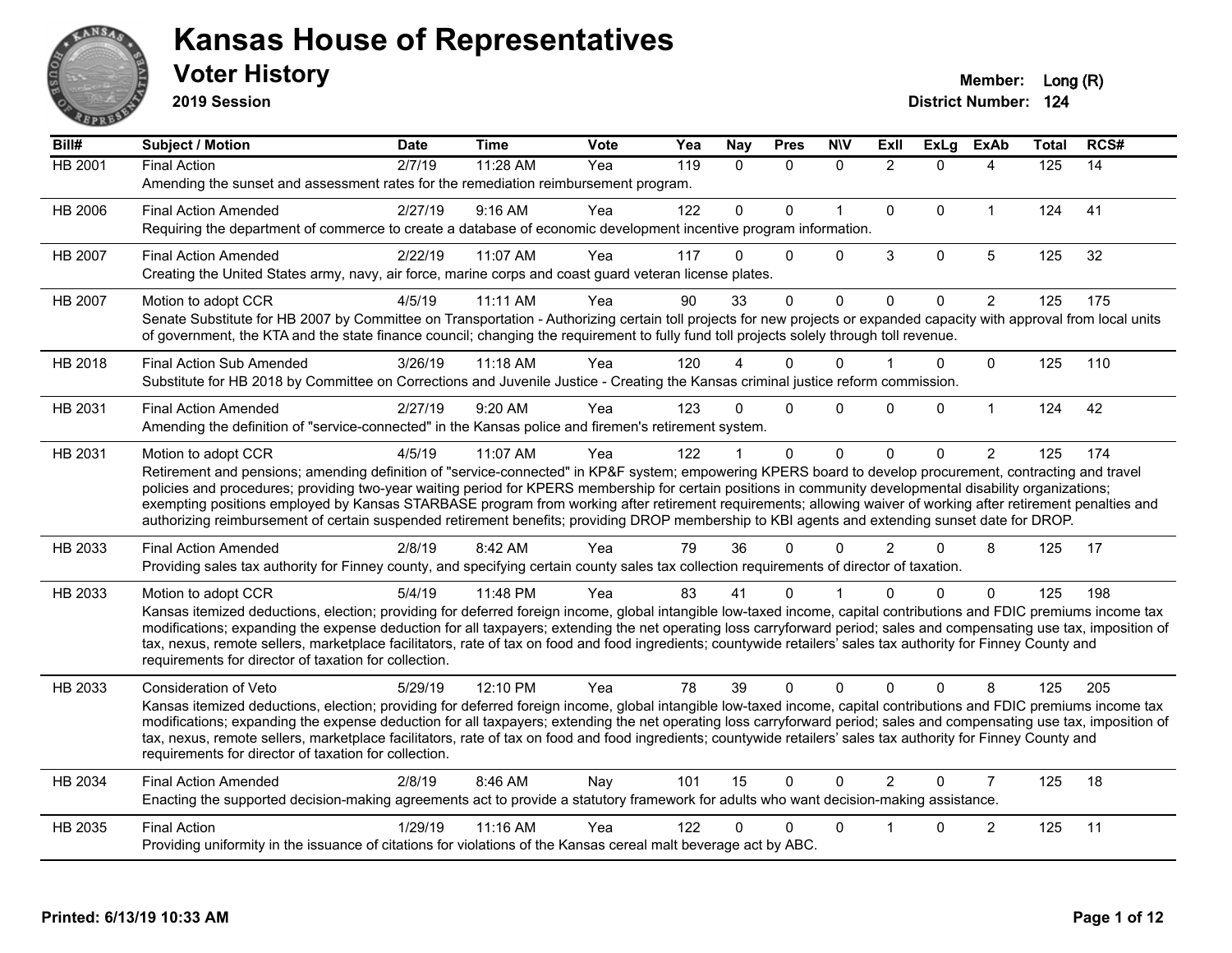

**2019 Session**

**Voter History Member:** Long (R)

| Bill#   | Subject / Motion                                                                                                                                                                     | <b>Date</b> | <b>Time</b> | Vote | Yea              | <b>Nay</b>     | <b>Pres</b> | <b>N\V</b>   | ExII           |                | ExLg ExAb      | <b>Total</b> | RCS#            |
|---------|--------------------------------------------------------------------------------------------------------------------------------------------------------------------------------------|-------------|-------------|------|------------------|----------------|-------------|--------------|----------------|----------------|----------------|--------------|-----------------|
| HB 2035 | Motion to Concur                                                                                                                                                                     | 3/26/19     | 12:29 PM    | Yea  | $\overline{122}$ | $\mathcal{P}$  | $\Omega$    | $\Omega$     | $\overline{1}$ | $\Omega$       | $\mathbf{0}$   | 125          | $\frac{1}{142}$ |
|         | Providing uniformity in the issuance of citations for violations of the Kansas cereal malt beverage act by ABC.                                                                      |             |             |      |                  |                |             |              |                |                |                |              |                 |
| HB 2038 | <b>Final Action</b>                                                                                                                                                                  | 2/7/19      | 11:29 AM    | Yea  | 114              | 5              | 0           | $\mathbf 0$  | $\overline{2}$ | 0              | $\overline{4}$ | 125          | 15              |
|         | Revoking spousal inheritance rights upon divorce.                                                                                                                                    |             |             |      |                  |                |             |              |                |                |                |              |                 |
| HB 2038 | Mot to Concur in Conference                                                                                                                                                          | 4/5/19      | 5:17 PM     | Yea  | 120              | $\mathbf{0}$   | 0           | $\mathbf 0$  | 0              | 0              | 5              | 125          | 187             |
|         | Revoking spousal inheritance rights upon divorce.                                                                                                                                    |             |             |      |                  |                |             |              |                |                |                |              |                 |
| HB 2039 | <b>Final Action Amended</b>                                                                                                                                                          | 2/7/19      | 11:30 AM    | Yea  | 119              | $\mathbf 0$    | 0           | $\mathbf 0$  | $\overline{2}$ | $\Omega$       | $\overline{4}$ | 125          | 16              |
|         | Extending recognition of tribal court judgments pursuant to supreme court rules.                                                                                                     |             |             |      |                  |                |             |              |                |                |                |              |                 |
| HB 2039 | Motion to adopt CCR                                                                                                                                                                  | 4/5/19      | 3:00 PM     | Yea  | 121              | $\Omega$       | $\Omega$    | $\mathbf{0}$ | $\mathbf{0}$   | $\Omega$       | 4              | 125          | 181             |
|         | Updating laws concerning limited liability companies; exempting animal shelters from registration requirements as charitable organizations.                                          |             |             |      |                  |                |             |              |                |                |                |              |                 |
| HB 2041 | <b>Final Action</b>                                                                                                                                                                  | 3/21/19     | 11:50 AM    | Yea  | 94               | 29             | $\mathbf 0$ | $\mathbf{0}$ | $\Omega$       |                | $\mathbf{1}$   | 125          | 99              |
|         | Prohibiting certain unfair or deceptive acts or practices under a life insurance policy for a living organ donor.                                                                    |             |             |      |                  |                |             |              |                |                |                |              |                 |
| HB 2044 | <b>Final Action</b>                                                                                                                                                                  | 2/6/19      | 11:18 AM    | Yea  | 115              |                | $\Omega$    | $\mathbf{0}$ | 5              |                | 3              | 125          | 12              |
|         | Income tax credit for taxpayer purchases of certain goods and services from qualified vendors providing employment for blind or disabled individuals.                                |             |             |      |                  |                |             |              |                |                |                |              |                 |
| HB 2048 | <b>Emergency Final Action Amended</b>                                                                                                                                                | 2/27/19     | 11:59 AM    | Yea  | 122              | $\overline{2}$ | $\Omega$    | $\mathbf{0}$ | $\Omega$       | $\Omega$       | $\mathbf{0}$   | 124          | 67              |
|         | Clarifying the definition of comparable offense under the Kansas criminal code.                                                                                                      |             |             |      |                  |                |             |              |                |                |                |              |                 |
| HB 2054 | <b>Final Action Amended</b>                                                                                                                                                          | 3/26/19     | 11:20 AM    | Yea  | 101              | 23             | 0           | $\pmb{0}$    | $\overline{1}$ | $\mathbf 0$    | $\pmb{0}$      | 125          | 111             |
|         | Providing for fully-insured association health plans.                                                                                                                                |             |             |      |                  |                |             |              |                |                |                |              |                 |
| HB 2063 | <b>Final Action</b>                                                                                                                                                                  | 2/6/19      | 11:20 AM    | Yea  | 102              | 14             | $\mathbf 0$ | $\mathbf 0$  | 5              | $\overline{1}$ | $\sqrt{3}$     | 125          | 13              |
|         | Relating to the applicability of conditions for operating recreational trails.                                                                                                       |             |             |      |                  |                |             |              |                |                |                |              |                 |
| HB 2066 | <b>Final Action Amended</b>                                                                                                                                                          | 3/21/19     | 12:10 PM    | Yea  | 69               | 54             | 0           | $\mathbf 0$  | $\mathbf 0$    | $\mathbf{1}$   | $\mathbf{1}$   | 125          | 100             |
|         | Expanding medicaid eligibility by enacting the KanCare bridge to a healthy Kansas program.                                                                                           |             |             |      |                  |                |             |              |                |                |                |              |                 |
| HB 2070 | <b>Final Action</b>                                                                                                                                                                  | 2/20/19     | 11:20 AM    | Yea  | 121              | $\mathbf{0}$   | $\Omega$    | $\mathbf{0}$ | $\overline{2}$ | $\Omega$       | $\overline{2}$ | 125          | 22              |
|         | Designating a portion of United States highway 75 as the John Armstrong memorial highway.                                                                                            |             |             |      |                  |                |             |              |                |                |                |              |                 |
| HB 2070 | Motion to Concur                                                                                                                                                                     | 4/4/19      | 10:48 AM    | Yea  | 122              | $\Omega$       | $\Omega$    | $\mathbf 0$  |                | $\mathbf 0$    | $\overline{2}$ | 125          | 162             |
|         | Designating a portion of United States highway 75 as the John Armstrong memorial highway and a bridge on United States highway 77 as the SGT Kevin A. Gilbertson<br>memorial bridge. |             |             |      |                  |                |             |              |                |                |                |              |                 |
| HB 2082 | <b>Final Action Amended</b>                                                                                                                                                          | 3/21/19     | 12:11 PM    | Yea  | 122              | $\mathbf{1}$   | $\Omega$    | $\mathbf{0}$ | $\Omega$       | $\mathbf{1}$   | $\mathbf{1}$   | 125          | 101             |
|         | Allowing pharmacists to administer drugs pursuant to a prescription order.                                                                                                           |             |             |      |                  |                |             |              |                |                |                |              |                 |
| HB 2084 | <b>Final Action Amended</b>                                                                                                                                                          | 2/27/19     | 9:23 AM     | Yea  | 94               | 29             | 0           | $\mathbf 0$  | 0              | 0              | -1             | 124          | 43              |
|         | Amending the Kansas 911 act.                                                                                                                                                         |             |             |      |                  |                |             |              |                |                |                |              |                 |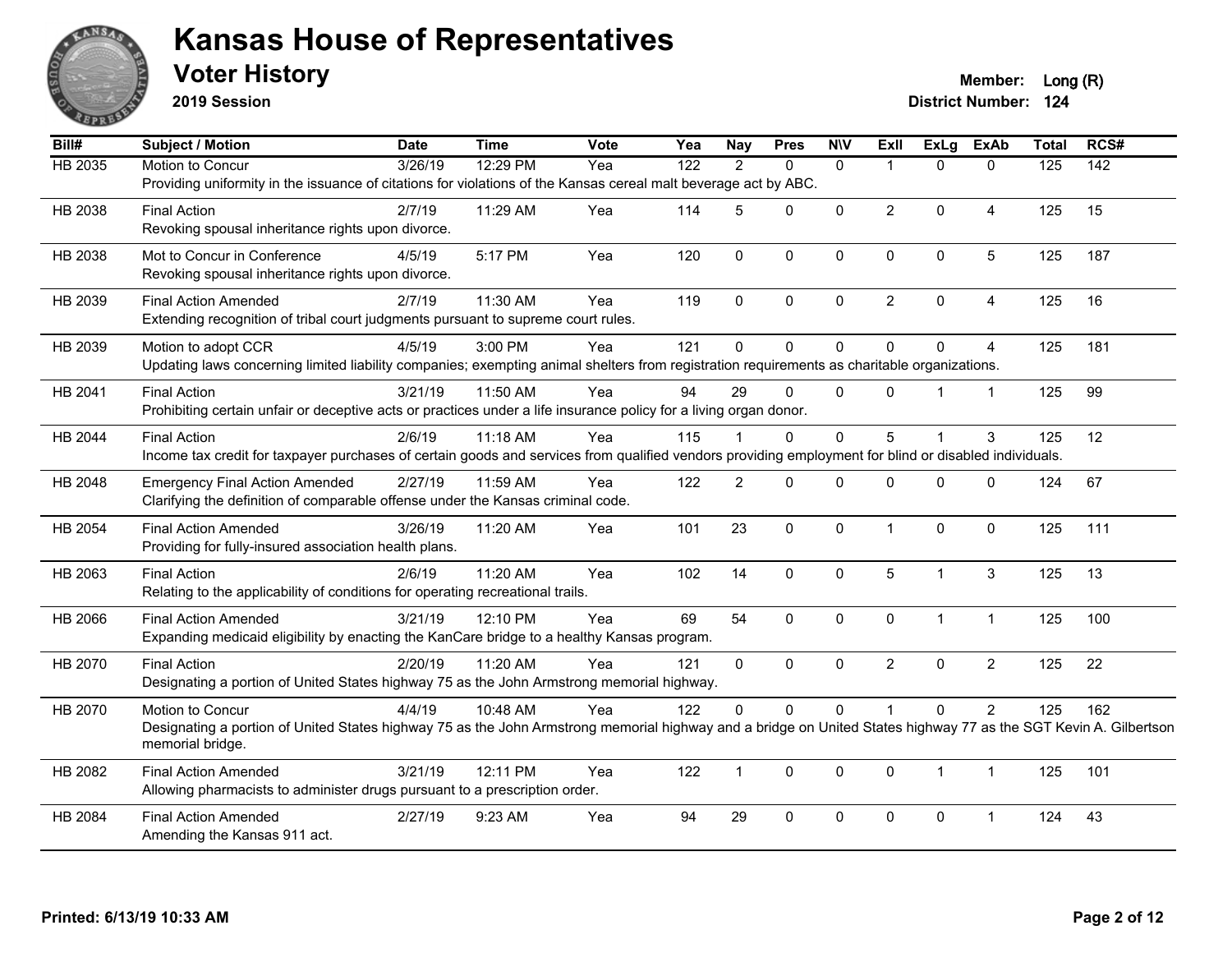

**2019 Session**

| Bill#   | Subject / Motion                                                                                                                                                                                                         | <b>Date</b> | <b>Time</b> | <b>Vote</b> | Yea             | <b>Nay</b>      | <b>Pres</b> | <b>NIV</b>   | ExII                 | <b>ExLg</b>  | <b>ExAb</b>    | Total | RCS# |
|---------|--------------------------------------------------------------------------------------------------------------------------------------------------------------------------------------------------------------------------|-------------|-------------|-------------|-----------------|-----------------|-------------|--------------|----------------------|--------------|----------------|-------|------|
| HB 2084 | Motion to Concur<br>Amending the Kansas 911 act.                                                                                                                                                                         | 4/4/19      | 10:57 AM    | Yea         | $\overline{87}$ | $\overline{35}$ | $\Omega$    | $\mathbf{0}$ | $\overline{1}$       | $\Omega$     | $\overline{2}$ | 125   | 163  |
| HB 2085 | <b>Final Action Amended</b><br>Concerning requirements for the reinstatement of a forfeited benefit unit of a rural water district.                                                                                      | 2/22/19     | 11:08 AM    | Yea         | 117             | $\Omega$        | $\Omega$    | $\mathbf 0$  | 3                    | $\Omega$     | 5              | 125   | 33   |
| HB 2085 | Mot to Concur in Conference<br>Extending the repayment period for municipal loans for public water supply projects and clarifying the reinstatement requirements for rural water district forfeited<br>benefit units.    | 4/4/19      | 10:59 AM    | Yea         | 122             | $\Omega$        | $\Omega$    | $\mathbf 0$  | $\mathbf{1}$         | $\Omega$     | $\overline{2}$ | 125   | 164  |
| HB 2087 | <b>Final Action Amended</b><br>Allowing certain light screening material on motor vehicle windows.                                                                                                                       | 2/21/19     | 11:20 AM    | Yea         | 116             | $\mathbf 1$     | 0           | $\mathbf 0$  | 4                    | 1            | 3              | 125   | 26   |
| HB 2087 | Motion to adopt CCR<br>Changing the definition of school bus for purposes of the motor-fuel tax law.                                                                                                                     | 4/5/19      | 11:14 AM    | Yea         | 123             | $\mathbf 0$     | $\mathbf 0$ | $\pmb{0}$    | $\pmb{0}$            | $\mathbf 0$  | $\overline{2}$ | 125   | 176  |
| HB 2097 | <b>Final Action</b><br>Providing method for calculating cost of keeping civil prisoners in county jail.                                                                                                                  | 2/21/19     | 11:21 AM    | Yea         | 116             | $\mathbf{1}$    | $\mathbf 0$ | $\mathbf 0$  | $\overline{4}$       | $\mathbf{1}$ | 3              | 125   | 27   |
| HB 2101 | <b>Final Action Amended</b><br>Updating state credit union statutes.                                                                                                                                                     | 2/22/19     | 11:09 AM    | Yea         | 116             | $\mathbf{1}$    | $\mathbf 0$ | $\mathbf 0$  | 3                    | $\mathbf 0$  | 5              | 125   | 34   |
| HB 2103 | <b>Final Action</b><br>Amending the revised Kansas code for care of children to provide requirements for placement of a child in a qualified residential treatment program.                                              | 2/27/19     | 9:24 AM     | Yea         | 122             | 1               | 0           | $\mathbf 0$  | $\mathbf{0}$         | $\mathbf 0$  | $\mathbf{1}$   | 124   | 44   |
| HB 2103 | Motion to Concur<br>Amending the revised Kansas code for care of children to provide requirements for placement of a child in a qualified residential treatment program.                                                 | 4/4/19      | 11:02 AM    | Yea         | 120             | $\overline{2}$  | $\Omega$    | $\Omega$     | $\blacktriangleleft$ | $\Omega$     | $\mathcal{P}$  | 125   | 165  |
| HB 2104 | <b>Final Action Amended</b><br>Amendments related to driving under the influence, including preliminary screening tests, implied consent advisories and test refusal.                                                    | 2/21/19     | $11:22$ AM  | Yea         | 117             | 0               | $\Omega$    | $\Omega$     | 4                    |              | 3              | 125   | 28   |
| HB 2105 | <b>Final Action</b><br>Updating laws concerning limited liability companies.                                                                                                                                             | 2/21/19     | 11:23 AM    | Yea         | 117             | $\Omega$        | $\Omega$    | $\mathbf 0$  | 4                    | 1            | 3              | 125   | 29   |
| HB 2118 | <b>Final Action Amended</b><br>Providing income tax credits for aerospace and aviation program graduates and their employers.                                                                                            | 3/27/19     | 8:54 AM     | Yea         | 106             | 18              | $\Omega$    | $\mathbf 0$  | $\mathbf{0}$         | $\mathbf 0$  | $\mathbf{1}$   | 125   | 149  |
| HB 2119 | <b>Final Action Amended</b><br>Empowering the KPERS board to develop policies and procedures relating to procurement, enter into certain contracts and allow travel for trustees and employees of<br>the system.         | 2/22/19     | 11:10 AM    | Yea         | 117             | 0               | $\mathbf 0$ | $\mathbf 0$  | 3                    | $\mathbf 0$  | 5              | 125   | 35   |
| HB 2119 | Motion to adopt CCR<br>Providing for licensed pharmacists to administer certain drugs, authorizing certain business entities to hire physicians and chiropractors and requiring electronic<br>prescriptions for opiates. | 4/5/19      | 5:14 PM     | Yea         | 117             | 3               | $\Omega$    | $\Omega$     | $\Omega$             | $\Omega$     | 5              | 125   | 186  |
| HB 2123 | <b>Final Action</b><br>Amending the Kansas national guard educational assistance act.                                                                                                                                    | 2/20/19     | 11:08 AM    | Yea         | 121             | 0               | 0           | $\mathbf 0$  | $\overline{2}$       | $\mathbf 0$  | $\overline{2}$ | 125   | 23   |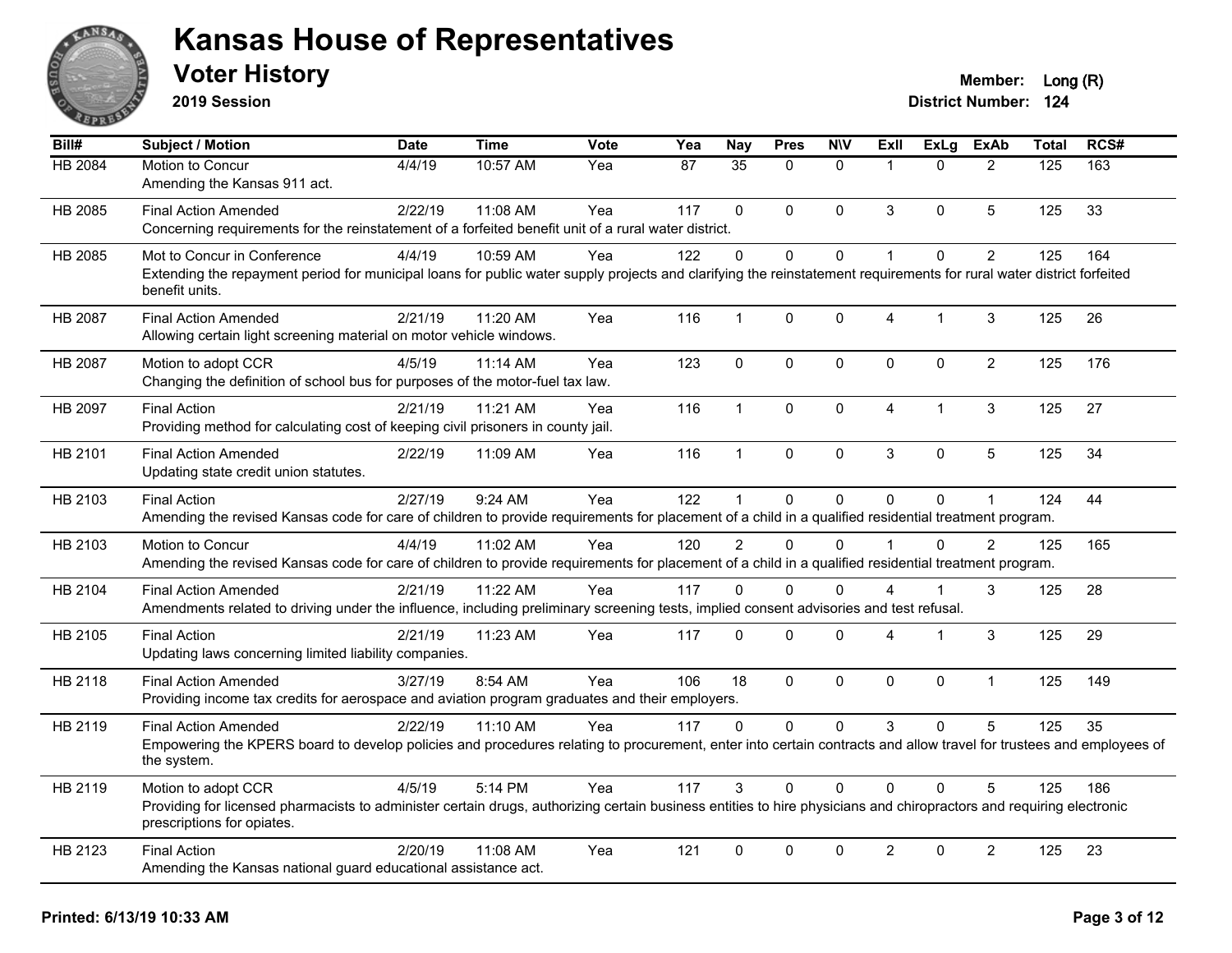

**2019 Session**

| Bill#          | <b>Subject / Motion</b>                                                                                                                                              | <b>Date</b> | Time     | Vote | Yea | <b>Nay</b>     | <b>Pres</b>    | <b>N\V</b>   | ExII           | <b>ExLg</b>  | <b>ExAb</b>    | <b>Total</b> | RCS#            |
|----------------|----------------------------------------------------------------------------------------------------------------------------------------------------------------------|-------------|----------|------|-----|----------------|----------------|--------------|----------------|--------------|----------------|--------------|-----------------|
| <b>HB 2125</b> | <b>Final Action</b>                                                                                                                                                  | 2/21/19     | 11:24 AM | Yea  | 115 | $\overline{2}$ | $\Omega$       | $\Omega$     | 4              |              | 3              | 125          | $\overline{30}$ |
|                | Requiring licensees operating a motor vehicle to promptly deliver driver's license upon demand by authorized persons.                                                |             |          |      |     |                |                |              |                |              |                |              |                 |
| HB 2126        | <b>Final Action Amended</b>                                                                                                                                          | 2/27/19     | 9:25 AM  | Yea  | 113 | 10             | $\mathbf{0}$   | 0            | $\Omega$       | $\mathbf 0$  | $\mathbf{1}$   | 124          | 45              |
|                | Regulating the operation of electric-assisted scooters on roads and highways.                                                                                        |             |          |      |     |                |                |              |                |              |                |              |                 |
| HB 2126        | Motion to adopt CCR                                                                                                                                                  | 4/5/19      | 11:16 AM | Yea  | 123 | $\mathbf 0$    | $\mathbf{0}$   | 0            | $\Omega$       | $\mathbf 0$  | $\overline{2}$ | 125          | 177             |
|                | Adopting the Driver's Privacy Protection Act.                                                                                                                        |             |          |      |     |                |                |              |                |              |                |              |                 |
|                |                                                                                                                                                                      |             |          |      |     |                |                |              |                |              |                |              |                 |
| HB 2127        | <b>Final Action</b>                                                                                                                                                  | 2/21/19     | 11:25 AM | Yea  | 117 | 0              | $\mathbf 0$    | $\mathbf 0$  | $\overline{4}$ | $\mathbf{1}$ | $\mathbf{3}$   | 125          | 31              |
|                | Eliminating the marking requirements for certain truck and truck tractors.                                                                                           |             |          |      |     |                |                |              |                |              |                |              |                 |
| HB 2133        | <b>Final Action Amended</b>                                                                                                                                          | 3/13/19     | 11:22 AM | Yea  | 121 | $\overline{2}$ | $\pmb{0}$      | $\pmb{0}$    | $\mathbf 0$    | $\pmb{0}$    | $\mathbf{1}$   | 124          | 84              |
|                | Required reporting for entities who deliver alcoholic liquors to consumers.                                                                                          |             |          |      |     |                |                |              |                |              |                |              |                 |
| HB 2137        | <b>Final Action</b>                                                                                                                                                  | 3/26/19     | 11:21 AM | Yea  | 124 | $\mathbf 0$    | $\Omega$       | $\mathbf{0}$ | $\overline{1}$ | $\mathbf{0}$ | $\mathbf{0}$   | 125          | 112             |
|                | Legislative review of exceptions to disclosure of public records under the Kansas open records act.                                                                  |             |          |      |     |                |                |              |                |              |                |              |                 |
| HB 2140        | <b>Final Action</b>                                                                                                                                                  | 2/27/19     | 9:27 AM  | Yea  | 123 | $\Omega$       | $\mathbf 0$    | $\Omega$     | 0              | $\pmb{0}$    | $\mathbf{1}$   | 124          | 46              |
|                | Allowing agents of the KBI to participate in the Kansas DROP act and extending the sunset date for the act.                                                          |             |          |      |     |                |                |              |                |              |                |              |                 |
| HB 2140        | Motion to adopt CCR                                                                                                                                                  | 5/4/19      | 10:04 PM | Yea  | 98  | 26             | $\mathbf 0$    | 1            | $\Omega$       | $\mathbf 0$  | $\mathbf 0$    | 125          | 197             |
|                | Providing sales tax authority for Dickinson, Finney, Jackson, Russell, Thomas and Wabaunsee counties; specifying certain county sales tax collection requirements of |             |          |      |     |                |                |              |                |              |                |              |                 |
|                | director of taxation; and providing a sales tax exemption for sales of certain coins or bullion.                                                                     |             |          |      |     |                |                |              |                |              |                |              |                 |
| HB 2143        | <b>Final Action</b>                                                                                                                                                  | 2/20/19     | 11:09 AM | Yea  | 121 | $\mathbf 0$    | $\mathbf 0$    | $\pmb{0}$    | $\overline{2}$ | $\mathbf 0$  | $\overline{2}$ | 125          | 24              |
|                | Updating the version of risk-based capital instructions in effect.                                                                                                   |             |          |      |     |                |                |              |                |              |                |              |                 |
|                |                                                                                                                                                                      |             |          |      |     |                |                |              |                |              |                |              |                 |
| HB 2144        | <b>Emergency Final Action Amended</b>                                                                                                                                | 2/27/19     | 12:02 PM | Yea  | 84  | 40             | $\mathbf{0}$   | $\mathbf{0}$ | $\Omega$       | $\mathbf 0$  | $\mathbf{0}$   | 124          | 68              |
|                | Budget and taxing authority of community colleges; articulation of credits; and student residency requirements.                                                      |             |          |      |     |                |                |              |                |              |                |              |                 |
| HB 2144        | Mot to Concur in Conference                                                                                                                                          | 4/4/19      | 11:06 AM | Yea  | 116 | 6              | $\mathbf{0}$   | $\mathbf{0}$ | $\overline{1}$ | $\mathbf 0$  | $\overline{2}$ | 125          | 166             |
|                | Requiring community colleges to publish certain taxpayer and student transparency data.                                                                              |             |          |      |     |                |                |              |                |              |                |              |                 |
| HB 2147        | <b>Final Action Amended</b>                                                                                                                                          | 2/27/19     | 9:28 AM  | Yea  | 123 | 0              | $\mathbf{0}$   | $\mathbf 0$  | $\Omega$       | $\mathbf 0$  | $\mathbf{1}$   | 124          | 47              |
|                | Increasing bond maturity limitations in the Kansas rural housing incentive district act.                                                                             |             |          |      |     |                |                |              |                |              |                |              |                 |
| HB 2154        | <b>Final Action</b>                                                                                                                                                  | 3/27/19     | 8:56 AM  | Yea  | 111 | 12             | $\overline{1}$ | $\mathbf 0$  | 0              | $\mathbf 0$  | $\mathbf{1}$   | 125          | 150             |
|                | Making unemployment benefits available for federal and state employees who are required to work without pay.                                                         |             |          |      |     |                |                |              |                |              |                |              |                 |
|                |                                                                                                                                                                      |             |          |      |     |                |                |              |                |              |                |              |                 |
| HB 2160        | <b>Final Action Amended</b>                                                                                                                                          | 3/8/19      | 8:38 AM  | Yea  | 112 | $\overline{7}$ | $\mathbf{0}$   | $\mathbf{0}$ | $\Omega$       | $\mathbf{1}$ | $\overline{4}$ | 124          | 78              |
|                | Providing sales tax authority for Wabaunsee county.                                                                                                                  |             |          |      |     |                |                |              |                |              |                |              |                 |
| HB 2167        | <b>Final Action Amended</b>                                                                                                                                          | 2/27/19     | 9:34 AM  | Yea  | 63  | 60             | $\pmb{0}$      | 0            | $\Omega$       | $\pmb{0}$    | $\overline{1}$ | 124          | 48              |
|                | Establishing a system for the transfer of certain deer hunting permits to nonresidents.                                                                              |             |          |      |     |                |                |              |                |              |                |              |                 |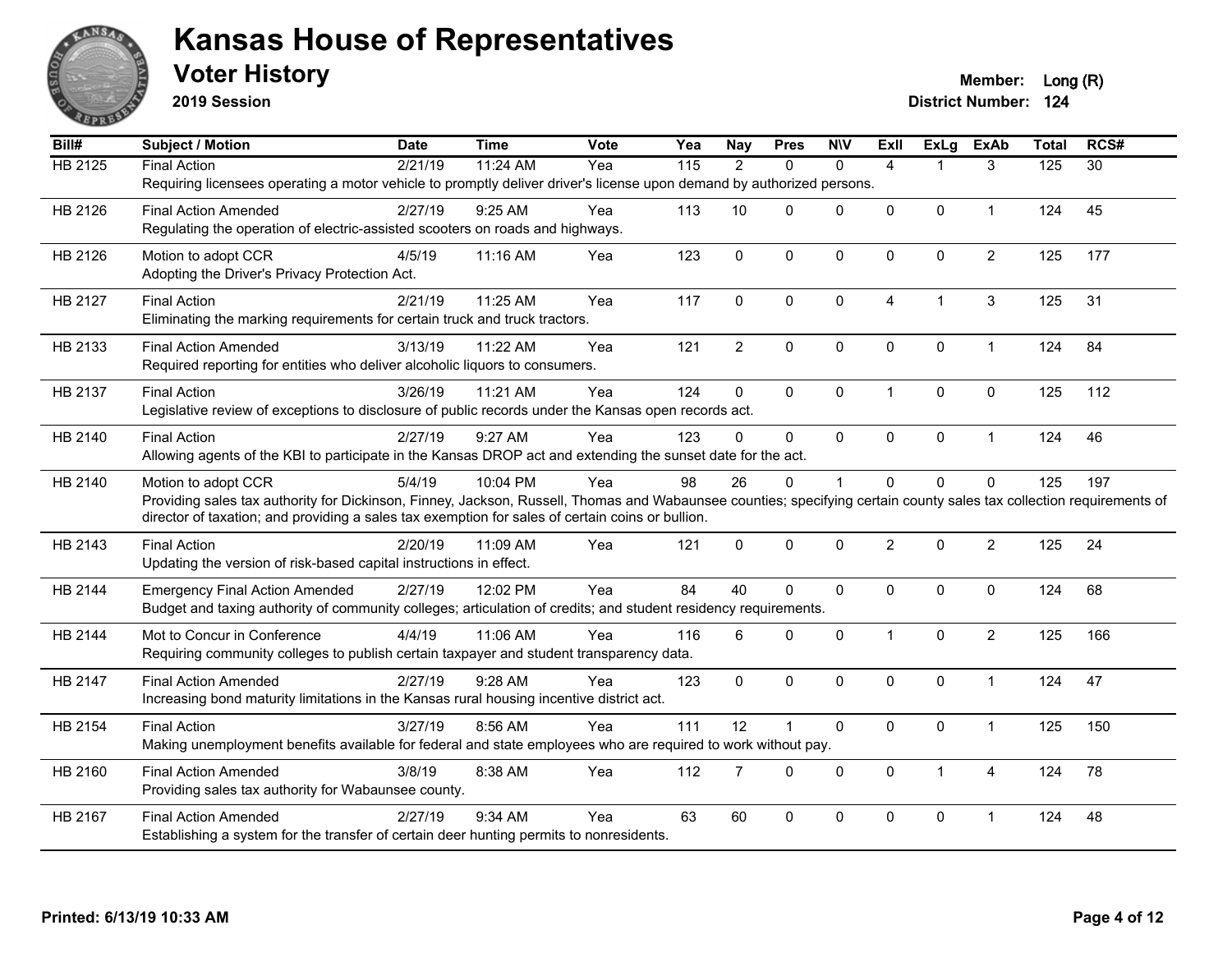

**2019 Session**

**Voter History Member:** Long (R)

| Bill#          | <b>Subject / Motion</b>                                                                                                                                                                               | <b>Date</b> | <b>Time</b> | Vote | Yea | <b>Nay</b>     | <b>Pres</b> | <b>NIV</b>   | ExII           | ExLg         | <b>ExAb</b>    | <b>Total</b> | RCS# |
|----------------|-------------------------------------------------------------------------------------------------------------------------------------------------------------------------------------------------------|-------------|-------------|------|-----|----------------|-------------|--------------|----------------|--------------|----------------|--------------|------|
| <b>HB 2167</b> | Motion to adopt CCR                                                                                                                                                                                   | 4/5/19      | 6:17 PM     | Yea  | 114 | $\mathcal{R}$  | $\Omega$    | 3            | $\Omega$       | $\Omega$     | 5              | 125          | 189  |
|                | Senate Substitute for HB 2167 by Committee on Agriculture and Natural Resources - Establishing a commercial industrial hemp program.                                                                  |             |             |      |     |                |             |              |                |              |                |              |      |
| HB 2168        | <b>Final Action Amended</b>                                                                                                                                                                           | 2/27/19     | $9:35$ AM   | Yea  | 122 |                | 0           | $\Omega$     | $\Omega$       | $\Omega$     |                | 124          | 49   |
|                | Authorizing the state board of regents to sell and convey certain real property in Cherokee, Riley, Saline and Douglas counties on behalf of Kansas state university and<br>the university of Kansas. |             |             |      |     |                |             |              |                |              |                |              |      |
| HB 2173        | <b>Final Action Amended</b><br>Establishing a commercial industrial hemp program.                                                                                                                     | 3/26/19     | 11:22 AM    | Yea  | 119 | 5              | 0           | 0            | $\mathbf{1}$   | $\mathbf{0}$ | $\mathbf 0$    | 125          | 113  |
| HB 2174        | <b>Final Action</b><br>Extending the sunset date of the state use law for five years.                                                                                                                 | 2/27/19     | 9:36 AM     | Yea  | 123 | $\mathbf 0$    | 0           | 0            | $\mathbf 0$    | $\mathbf 0$  | $\mathbf{1}$   | 124          | 50   |
| HB 2177        | <b>Final Action</b>                                                                                                                                                                                   | 2/27/19     | 9:38 AM     | Yea  | 122 | $\overline{2}$ | $\Omega$    | 0            | $\mathbf 0$    | $\Omega$     | $\mathbf 0$    | 124          | 51   |
|                | Pertaining to the accounting treatment of certain derivative instruments of fixed index annuities.                                                                                                    |             |             |      |     |                |             |              |                |              |                |              |      |
| HB 2177        | Motion to adopt CCR                                                                                                                                                                                   | 4/5/19      | 3:04 PM     | Yea  | 120 |                | $\Omega$    | 0            | $\Omega$       | $\Omega$     | $\overline{A}$ | 125          | 182  |
|                | Updating accounting and reporting requirements of hedging transactions, risk-based capital instructions and enterprise risk reports and updating definitions for<br>fraudulent insurance acts.        |             |             |      |     |                |             |              |                |              |                |              |      |
| HB 2178        | <b>Final Action Amended</b>                                                                                                                                                                           | 2/27/19     | 9:39 AM     | Yea  | 122 | $\overline{2}$ | 0           | 0            | $\mathbf{0}$   | $\Omega$     | 0              | 124          | 52   |
|                | Amending the Kansas underground utility damage prevention act.                                                                                                                                        |             |             |      |     |                |             |              |                |              |                |              |      |
| HB 2178        | Motion to Concur                                                                                                                                                                                      | 4/1/19      | 2:17 PM     | Yea  | 120 | $\mathbf 0$    | 0           | $\mathbf{1}$ | $\mathbf{1}$   | $\Omega$     | 3              | 125          | 160  |
|                | Amending the Kansas underground utility damage prevention act.                                                                                                                                        |             |             |      |     |                |             |              |                |              |                |              |      |
| HB 2179        | <b>Final Action</b>                                                                                                                                                                                   | 3/25/19     | 10:32 AM    | Yea  | 124 | $\mathbf 0$    | 0           | 0            | $\mathbf{1}$   | $\mathbf 0$  | 0              | 125          | 102  |
|                | Adopting the Driver's Privacy Protection Act.                                                                                                                                                         |             |             |      |     |                |             |              |                |              |                |              |      |
| HB 2185        | <b>Final Action Amended</b>                                                                                                                                                                           | 2/27/19     | 9:40 AM     | Yea  | 123 | $\overline{1}$ | 0           | 0            | $\mathbf 0$    | $\mathbf 0$  | 0              | 124          | 53   |
|                | Clarifying the naturopathic medicine scope of practice to include diagnostic imaging.                                                                                                                 |             |             |      |     |                |             |              |                |              |                |              |      |
| HB 2188        | <b>Final Action</b>                                                                                                                                                                                   | 3/19/19     | 11:20 AM    | Yea  | 125 | $\Omega$       | 0           | $\mathbf 0$  | $\Omega$       | $\Omega$     | $\overline{0}$ | 125          | 88   |
|                | Dissolving the White Clay watershed district no. 26, city of Atchison assumes obligations and amending the tax lid relating to the dissolution of any taxing subdivision.                             |             |             |      |     |                |             |              |                |              |                |              |      |
| HB 2191        | <b>Final Action</b>                                                                                                                                                                                   | 2/27/19     | 9:41 AM     | Yea  | 124 | $\Omega$       | $\Omega$    | 0            | $\mathbf 0$    | $\Omega$     | 0              | 124          | 54   |
|                | Amending the procedure for execution of a search warrant for electronically stored information.                                                                                                       |             |             |      |     |                |             |              |                |              |                |              |      |
|                |                                                                                                                                                                                                       |             |             |      |     |                |             |              |                |              |                |              |      |
| HB 2198        | <b>Final Action</b><br>Allowing the use of expedited partner therapy to treat a sexually transmitted disease.                                                                                         | 2/27/19     | 9:45 AM     | Yea  | 89  | 35             | $\Omega$    | $\Omega$     | $\mathbf{0}$   | $\Omega$     | $\Omega$       | 124          | 55   |
|                |                                                                                                                                                                                                       |             |             |      |     |                |             |              |                |              |                |              |      |
| HB 2199        | <b>Final Action</b>                                                                                                                                                                                   | 2/20/19     | $11:10$ AM  | Yea  | 120 | $\mathbf{1}$   | 0           | 0            | $\overline{2}$ | $\Omega$     | $\overline{2}$ | 125          | 25   |
|                | Amending documentation requirements related to preparation of dead bodies.                                                                                                                            |             |             |      |     |                |             |              |                |              |                |              |      |
| HB 2201        | <b>Final Action</b>                                                                                                                                                                                   | 2/25/19     | 11:20 AM    | Yea  | 118 | $\Omega$       | $\Omega$    | $\Omega$     |                |              | 4              | 124          | 37   |
|                | Updating statutory references necessitated by 2012 executive reorganization order no. 41 related to administration of tuberculosis programs.                                                          |             |             |      |     |                |             |              |                |              |                |              |      |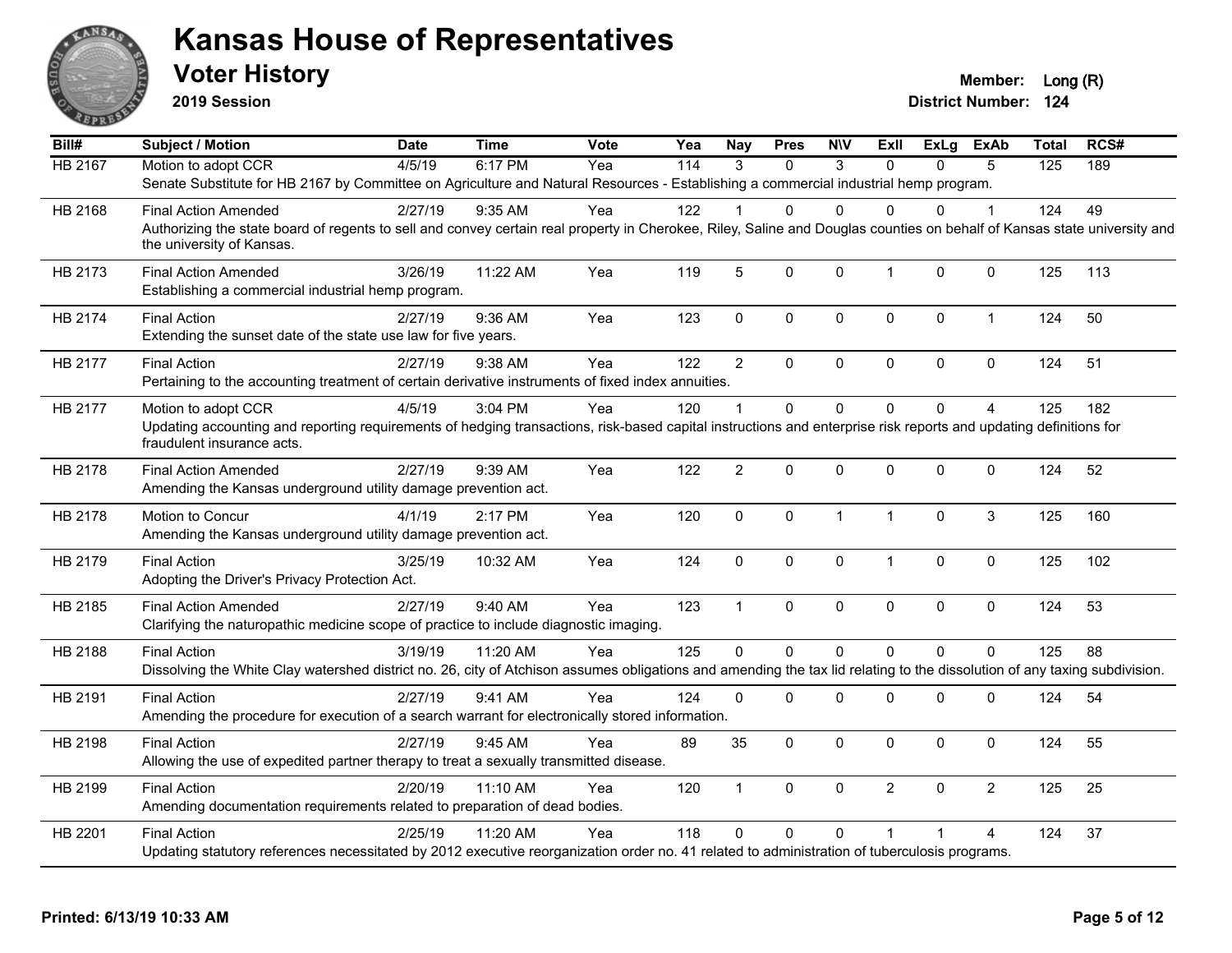

**2019 Session**

| Bill#          | <b>Subject / Motion</b>                                                                                                                                                                                                                                                                                                                              | <b>Date</b> | <b>Time</b> | Vote | Yea             | <b>Nay</b>      | <b>Pres</b>  | <b>N\V</b>     | ExII         | ExLg        | ExAb           | Total | RCS# |
|----------------|------------------------------------------------------------------------------------------------------------------------------------------------------------------------------------------------------------------------------------------------------------------------------------------------------------------------------------------------------|-------------|-------------|------|-----------------|-----------------|--------------|----------------|--------------|-------------|----------------|-------|------|
| <b>HB 2203</b> | <b>Emergency Final Action</b>                                                                                                                                                                                                                                                                                                                        | 2/27/19     | 11:58 AM    | Nay  | $\overline{92}$ | $\overline{32}$ | $\Omega$     | $\Omega$       | $\Omega$     | $\Omega$    | $\Omega$       | 124   | 66   |
|                | Exempting individuals employed by the Kansas academies of U.S. department of defense STARBASE program from KPERS working after retirement requirements<br>and authorizing reimbursement of suspended retirement benefits for certain retirants.                                                                                                      |             |             |      |                 |                 |              |                |              |             |                |       |      |
| HB 2203        | Motion to adopt CCR<br>Reconciling amendments to certain statutes.                                                                                                                                                                                                                                                                                   | 5/5/19      | 1:04 AM     | Yea  | 121             | $\Omega$        | 0            | $\overline{4}$ | $\Omega$     | $\mathbf 0$ | $\Omega$       | 125   | 202  |
| HB 2206        | <b>Final Action</b><br>Changing the bonding and cost requirements for animals taken into custody under a violation of cruelty to animals.                                                                                                                                                                                                            | 2/27/19     | 9:46 AM     | Yea  | 124             | $\Omega$        | 0            | $\pmb{0}$      | $\mathbf 0$  | 0           | $\pmb{0}$      | 124   | 56   |
| HB 2209        | <b>Final Action</b><br>Authorizing the state board of regents to purchase cybersecurity insurance.                                                                                                                                                                                                                                                   | 2/27/19     | 9:47 AM     | Yea  | 124             | $\Omega$        | 0            | $\mathbf 0$    | $\mathbf 0$  | 0           | $\mathbf 0$    | 124   | 57   |
| HB 2209        | Motion to Adopt CCR<br>Establishing the unclaimed life insurance benefits act, updating certain definitions pertaining to unfair trade practices and association health plans, and providing for<br>third party administrator fees, the purchase of cybersecurity insurance by the Kansas board of regents and certain healthcare benefits coverage. | 4/5/19      | 12:50 PM    | Yea  | 84              | 39              | $\Omega$     | $\Omega$       | $\Omega$     | $\Omega$    | $\overline{2}$ | 125   | 180  |
| HB 2211        | <b>Final Action</b><br>Allowing judges to waive or reduce driver's license reinstatement fees.                                                                                                                                                                                                                                                       | 2/27/19     | 9:48 AM     | Yea  | 122             | $\overline{2}$  | $\Omega$     | $\mathbf{0}$   | $\Omega$     | $\Omega$    | $\Omega$       | 124   | 58   |
| HB 2214        | <b>Final Action Amended</b><br>Changing the definition of school bus for purposes of the motor-fuel tax law.                                                                                                                                                                                                                                         | 2/27/19     | 9:49 AM     | Yea  | 124             | $\mathbf{0}$    | $\mathbf{0}$ | $\mathbf{0}$   | $\mathbf{0}$ | $\mathbf 0$ | $\mathbf{0}$   | 124   | 59   |
| HB 2214        | Motion to Adopt CCR<br>Senate Substitute for HB 2214 by Committee on Transportation - Providing for an increase in registration fees for electric and hybrid vehicles.                                                                                                                                                                               | 4/5/19      | 3:23 PM     | Yea  | 80              | 41              | $\Omega$     | $\mathbf{0}$   | $\Omega$     | $\Omega$    | 4              | 125   | 183  |
| HB 2215        | <b>Final Action</b><br>Kansas state fair board is authorized to create a nonprofit corporation for the benefit of the state fair.                                                                                                                                                                                                                    | 2/26/19     | 9:23 AM     | Yea  | 122             | 0               | 0            | $\overline{1}$ | $\Omega$     | 0           | $\mathbf{1}$   | 124   | 38   |
| HB 2223        | <b>Emergency Final Action Amended</b><br>Replacing vineyard permits with producer permits to allow individuals to use a wider variety of agricultural products in the production of wine under such permit.                                                                                                                                          | 2/27/19     | 12:03 PM    | Yea  | 124             | 0               | $\Omega$     | $\Omega$       | $\Omega$     | $\Omega$    | $\Omega$       | 124   | 69   |
| HB 2223        | Motion to adopt CCR<br>Adopting economic development program evaluation and information disclosure regimes and expanding economic development incentive financing to address<br>housing shortages.                                                                                                                                                   | 5/2/19      | 11:35 AM    | Yea  | 123             | $\Omega$        | 0            |                | 0            | 0           |                | 125   | 191  |
| HB 2225        | <b>Final Action</b><br>Adding on-track train equipment to the circumstances that a vehicle driver must stop at railroad crossings.                                                                                                                                                                                                                   | 2/27/19     | 9:50 AM     | Yea  | 121             | 3               | 0            | $\pmb{0}$      | $\mathbf{0}$ | 0           | $\mathbf 0$    | 124   | 60   |
| HB 2225        | Motion to adopt CCR<br>Senate Substitute for HB 2225 by Committee on Transportation - Providing for an increase in permit fees for oversize or overweight vehicles and required registration<br>for escort vehicle service operators.                                                                                                                | 4/5/19      | 11:19 AM    | Yea  | 91              | 32              | $\Omega$     | $\mathbf 0$    | $\Omega$     | $\Omega$    | $\overline{2}$ | 125   | 178  |
| HB 2239        | <b>Final Action Amended</b><br>Liquor sales by licensees in common consumption areas.                                                                                                                                                                                                                                                                | 2/27/19     | 9:51 AM     | Yea  | 121             | 3               | 0            | $\mathbf{0}$   | $\Omega$     | 0           | $\mathbf{0}$   | 124   | 61   |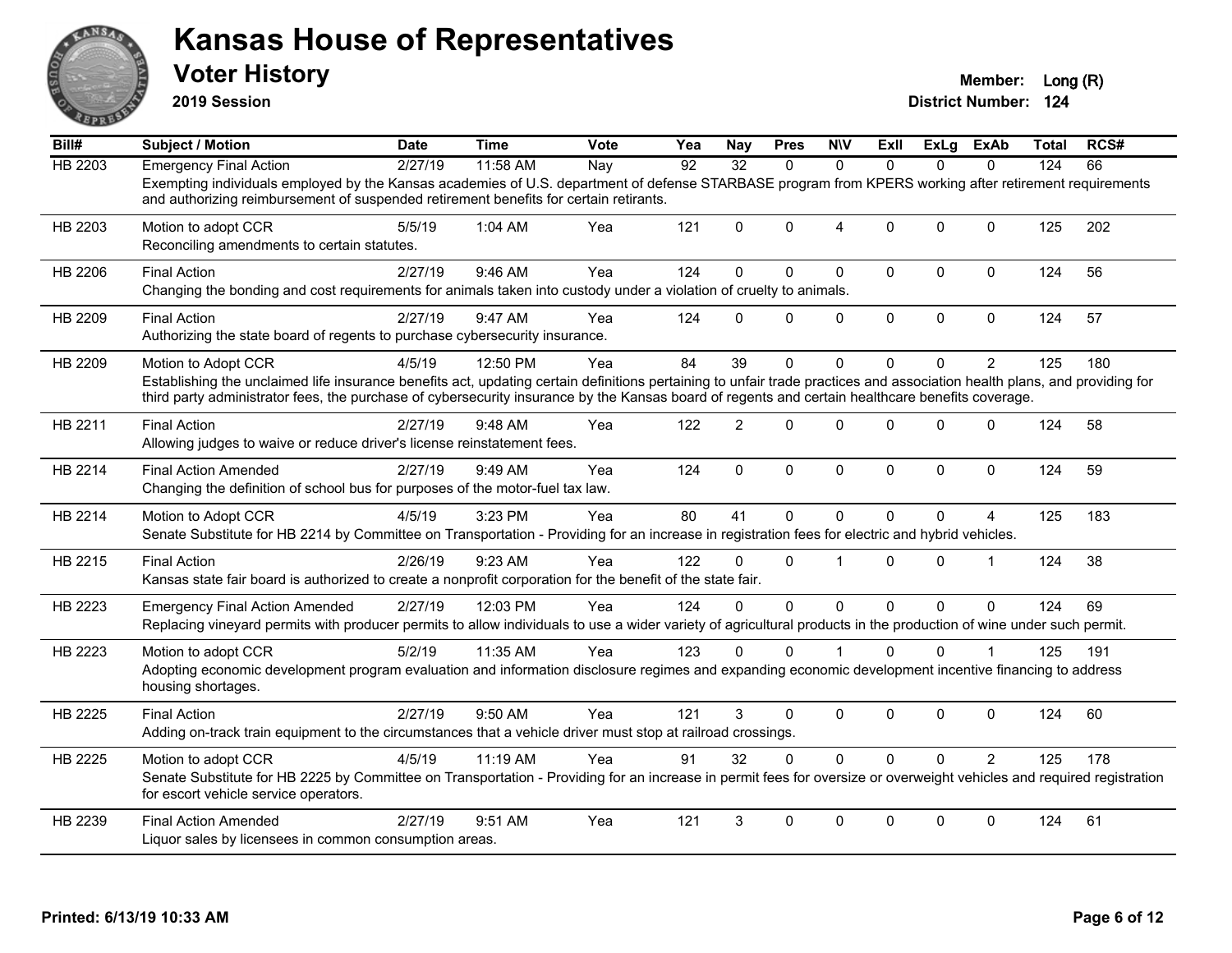

**2019 Session**

| Bill#          | Subject / Motion                                                                                                                                                                                                                                                                     | <b>Date</b> | <b>Time</b> | Vote | Yea            | <b>Nay</b>     | <b>Pres</b>  | <b>NIV</b>     | ExII         | <b>ExLg</b> | ExAb           | Total | RCS# |
|----------------|--------------------------------------------------------------------------------------------------------------------------------------------------------------------------------------------------------------------------------------------------------------------------------------|-------------|-------------|------|----------------|----------------|--------------|----------------|--------------|-------------|----------------|-------|------|
| <b>HB 2243</b> | <b>Final Action Amended</b>                                                                                                                                                                                                                                                          | 2/27/19     | 9:52 AM     | Yea  | 118            | 6              | $\mathbf{0}$ | $\mathbf{0}$   | $\Omega$     | $\Omega$    | $\mathbf{0}$   | 124   | 62   |
|                | Exempting animal shelters from registration requirements as a charitable organization.                                                                                                                                                                                               |             |             |      |                |                |              |                |              |             |                |       |      |
| <b>HB 2244</b> | <b>Final Action Amended</b>                                                                                                                                                                                                                                                          | 3/27/19     | 9:00 AM     | Yea  | 89             | 35             | $\mathbf{0}$ | $\mathbf{0}$   | $\Omega$     | $\Omega$    | $\mathbf 1$    | 125   | 151  |
|                | Authorizing the use of cannabidiol treatment preparation to treat certain medical conditions.                                                                                                                                                                                        |             |             |      |                |                |              |                |              |             |                |       |      |
| HB 2246        | <b>Final Action</b>                                                                                                                                                                                                                                                                  | 2/27/19     | 9:15 AM     | Yea  | 121            | $\mathbf{1}$   | $\mathbf 0$  | $\mathbf{1}$   | 0            | 0           | $\mathbf{1}$   | 124   | 40   |
|                | Changing the requirements to begin production on distinctive license plates.                                                                                                                                                                                                         |             |             |      |                |                |              |                |              |             |                |       |      |
| HB 2246        | Mot to Concur in Conference                                                                                                                                                                                                                                                          | 4/5/19      | 3:47 PM     | Nay  | $\overline{7}$ | 114            | $\pmb{0}$    | $\pmb{0}$      | $\Omega$     | $\Omega$    | $\overline{4}$ | 125   | 185  |
|                | Changing the requirements to begin production on distinctive license plates and providing for the proud educator, alpha kappa alpha, knights of Columbus and current<br>and veteran members of the United States army, navy, marine corps, air force and coast guard license plates. |             |             |      |                |                |              |                |              |             |                |       |      |
| HB 2248        | <b>Final Action</b>                                                                                                                                                                                                                                                                  | 2/27/19     | 9:54 AM     | Yea  | 122            | $\overline{2}$ | $\mathbf{0}$ | $\mathbf{0}$   | $\Omega$     | $\Omega$    | $\mathbf{0}$   | 124   | 63   |
|                | Allowing all-terrain vehicles to cross federal or state highways.                                                                                                                                                                                                                    |             |             |      |                |                |              |                |              |             |                |       |      |
| HB 2248        | Motion to adopt CCR                                                                                                                                                                                                                                                                  | 5/5/19      | 1:20 AM     | Yea  | 110            | 11             | $\mathbf{0}$ | 4              | $\Omega$     | $\Omega$    | $\Omega$       | 125   | 203  |
|                | Delaying enforcement of the scrap metal theft reduction act, transferring responsibility for the scrap metal database to the Kansas bureau of investigation, reducing the                                                                                                            |             |             |      |                |                |              |                |              |             |                |       |      |
|                | registration fee for scrap metal dealers and changing scrap metal dealer obligations under the scrap metal theft reduction act; amending the definition of "consumer<br>transaction" and "supplier" in the Kansas consumer protection act.                                           |             |             |      |                |                |              |                |              |             |                |       |      |
|                |                                                                                                                                                                                                                                                                                      |             |             |      |                |                |              |                |              |             |                |       |      |
| <b>HB 2274</b> | <b>Final Action Amended</b>                                                                                                                                                                                                                                                          | 3/26/19     | 11:28 AM    | Yea  | 85             | 39             | $\mathbf{0}$ | $\mathbf{0}$   | 1            | $\Omega$    | $\mathbf{0}$   | 125   | 114  |
|                | Requiring notification to patients that the effects of a medication abortion may be reversible.                                                                                                                                                                                      |             |             |      |                |                |              |                |              |             |                |       |      |
| HB 2279        | <b>Emergency Final Action Amended</b>                                                                                                                                                                                                                                                | 2/27/19     | 12:07 PM    | Yea  | 124            | $\Omega$       | $\mathbf{0}$ | $\mathbf 0$    | $\Omega$     | $\Omega$    | $\mathbf 0$    | 124   | 73   |
|                | Requiring law enforcement officers to provide information about timing of release from custody when an arrest is made following a domestic violence call.                                                                                                                            |             |             |      |                |                |              |                |              |             |                |       |      |
| HB 2281        | <b>Final Action</b>                                                                                                                                                                                                                                                                  | 2/27/19     | 9:55 AM     | Yea  | 102            | 22             | $\mathbf{0}$ | $\Omega$       | $\Omega$     | $\Omega$    | $\mathbf{0}$   | 124   | 64   |
|                | Providing that a court order modifying a criminal sentence only modifies the portion of the sentence referenced by the court and not remaining portions of the original<br>sentence.                                                                                                 |             |             |      |                |                |              |                |              |             |                |       |      |
| HB 2290        |                                                                                                                                                                                                                                                                                      | 2/27/19     | 9:56 AM     | Yea  | 124            | $\Omega$       | $\mathbf{0}$ | $\mathbf{0}$   | $\Omega$     | $\Omega$    | $\mathbf{0}$   | 124   | 65   |
|                | <b>Final Action Amended</b><br>Creating a crime victims compensation division within the attorney general's office.                                                                                                                                                                  |             |             |      |                |                |              |                |              |             |                |       |      |
|                |                                                                                                                                                                                                                                                                                      |             |             |      |                |                |              |                |              |             |                |       |      |
| HB 2290        | Motion to adopt CCR<br>Establishing the Kansas closed case task force; creating the Kansas criminal justice reform commission; concerning criminal history record checks for entities                                                                                                | 5/5/19      | 12:25 AM    | Yea  | 123            | $\Omega$       | $\mathbf{0}$ | $\overline{2}$ | $\Omega$     | $\Omega$    | $\mathbf{0}$   | 125   | 201  |
|                | providing care to children, the elderly or individuals with disabilities; creating a Kansas victim information and notification everyday (VINE) coordinator, a Kansas youth                                                                                                          |             |             |      |                |                |              |                |              |             |                |       |      |
|                | suicide prevention coordinator, and a crime victims compensation division within the office of the attorney general; legislative review of exceptions to disclosure of                                                                                                               |             |             |      |                |                |              |                |              |             |                |       |      |
|                | public records under the Kansas open records act; and changing tort claims fund obligations for claims involving alleged violations of the Kansas open meetings act<br>and open records act.                                                                                         |             |             |      |                |                |              |                |              |             |                |       |      |
|                |                                                                                                                                                                                                                                                                                      |             |             |      |                |                |              |                |              |             |                |       |      |
| HB 2307        | <b>Final Action Amended</b>                                                                                                                                                                                                                                                          | 3/26/19     | 11:32 AM    | Nay  | 91             | 33             | $\mathbf{0}$ | $\mathbf{0}$   | $\mathbf{1}$ | $\Omega$    | $\mathbf{0}$   | 125   | 115  |
|                | Establishing non-covered dental benefits under health insurance plans and limitations on plan changes.                                                                                                                                                                               |             |             |      |                |                |              |                |              |             |                |       |      |
| HB 2314        | <b>Final Action Amended</b>                                                                                                                                                                                                                                                          | 3/26/19     | 11:33 AM    | Yea  | 97             | 27             | $\mathbf 0$  | $\mathbf 0$    | 1            | 0           | $\mathbf 0$    | 125   | 116  |
|                | Rehabilitation of abandoned property by cities.                                                                                                                                                                                                                                      |             |             |      |                |                |              |                |              |             |                |       |      |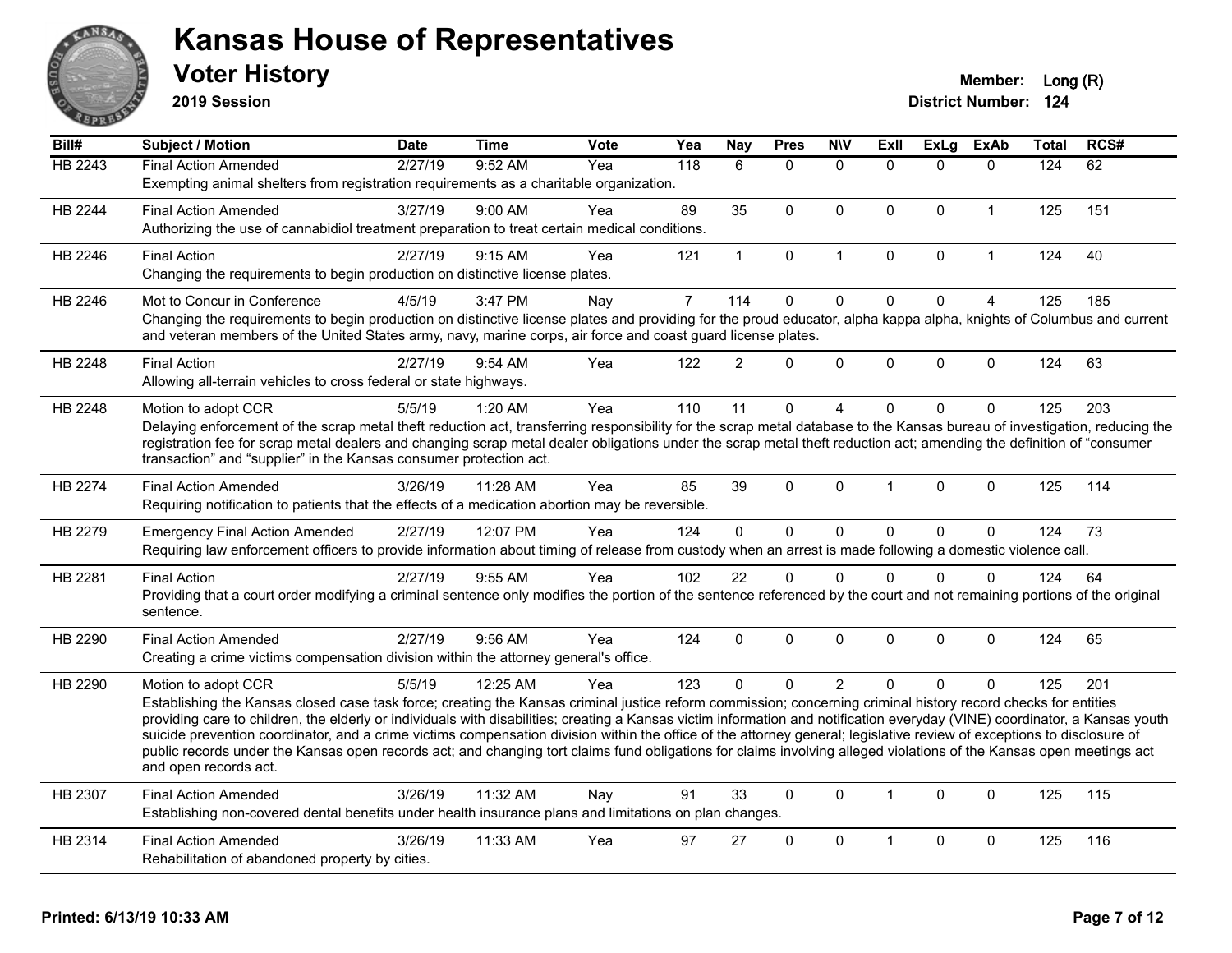

**2019 Session**

| Bill#           | Subject / Motion                                                                                                                                                       | <b>Date</b> | <b>Time</b> | Vote | Yea | <b>Nay</b>     | <b>Pres</b> | <b>NIV</b>     | ExII           | ExLg        | <b>ExAb</b>    | <b>Total</b> | RCS#           |
|-----------------|------------------------------------------------------------------------------------------------------------------------------------------------------------------------|-------------|-------------|------|-----|----------------|-------------|----------------|----------------|-------------|----------------|--------------|----------------|
| <b>HB 2326</b>  | <b>Final Action Amended</b>                                                                                                                                            | 3/27/19     | 9:02 AM     | Yea  | 83  | 41             | $\Omega$    | $\overline{0}$ | $\Omega$       | $\Omega$    | $\mathbf{1}$   | 125          | 152            |
|                 | Recognizing licenses to carry a concealed firearm issued by other jurisdictions.                                                                                       |             |             |      |     |                |             |                |                |             |                |              |                |
| HB 2336         | <b>Emergency Final Action</b>                                                                                                                                          | 2/27/19     | 12:04 PM    | Yea  | 124 | 0              | $\Omega$    | $\mathbf 0$    | $\Omega$       | $\Omega$    | $\Omega$       | 124          | 70             |
|                 | Clarifying when offenders under supervision of the secretary of corrections are awarded jail credit.                                                                   |             |             |      |     |                |             |                |                |             |                |              |                |
| HB 2346         | <b>Emergency Final Action Amended</b>                                                                                                                                  | 2/27/19     | 12:06 PM    | Yea  | 113 | 11             | 0           | $\mathbf 0$    | $\Omega$       | $\mathbf 0$ | $\mathbf 0$    | 124          | 72             |
|                 | Relating to standards for school-administered vision screenings.                                                                                                       |             |             |      |     |                |             |                |                |             |                |              |                |
| HB 2360         | <b>Emergency Final Action Amended</b>                                                                                                                                  | 2/27/19     | 12:05 PM    | Yea  | 124 | 0              | 0           | $\pmb{0}$      | $\Omega$       | $\mathbf 0$ | $\mathbf 0$    | 124          | 71             |
|                 | Concerning background checks of employees and volunteers that have unsupervised access to children, the elderly or individuals with disabilities.                      |             |             |      |     |                |             |                |                |             |                |              |                |
| HB 2365         | <b>Final Action</b>                                                                                                                                                    | 2/26/19     | 9:24 AM     | Yea  | 122 | $\Omega$       | $\Omega$    |                | $\Omega$       | $\Omega$    | $\mathbf 1$    | 124          | 39             |
|                 | Providing for confidential communications of Kansas national guard members in peer support counseling sessions.                                                        |             |             |      |     |                |             |                |                |             |                |              |                |
| HB 2365         | Mot to Concur in Conference                                                                                                                                            | 4/4/19      | 2:42 PM     | Yea  | 121 |                | $\Omega$    | $\overline{2}$ | $\mathbf{0}$   | $\Omega$    | $\mathbf{1}$   | 125          | 167            |
|                 | Providing for confidential communications of Kansas national guard members in peer support counseling sessions.                                                        |             |             |      |     |                |             |                |                |             |                |              |                |
| HB 2369         | <b>Final Action Amended</b>                                                                                                                                            | 3/27/19     | 9:03 AM     | Yea  | 114 | 10             | 0           | $\Omega$       | $\Omega$       | $\mathbf 0$ | $\mathbf{1}$   | 125          | 153            |
|                 | Authorizing the secretary of transportation to designate toll projects on new and existing highways and changing financing requirements for toll or turnpike projects. |             |             |      |     |                |             |                |                |             |                |              |                |
| HB 2371         | <b>Final Action Amended</b>                                                                                                                                            | 3/27/19     | 9:04 AM     | Yea  | 102 | 22             | $\Omega$    | $\Omega$       | $\Omega$       | $\Omega$    | $\mathbf 1$    | 125          | 154            |
|                 | Providing for an increase in permit fees for oversize or overweight vehicles and requiring registration for escort vehicle service operators.                          |             |             |      |     |                |             |                |                |             |                |              |                |
| HB 2372         | <b>Final Action Amended</b>                                                                                                                                            | 3/27/19     | $9:06$ AM   | Yea  | 73  | 51             | 0           | $\mathbf 0$    | $\Omega$       | $\mathbf 0$ | $\mathbf{1}$   | 125          | 155            |
|                 | Providing for an increase in registration fees for electric and hybrid vehicles.                                                                                       |             |             |      |     |                |             |                |                |             |                |              |                |
| HB 2389         | <b>Final Action Amended</b>                                                                                                                                            | 3/26/19     | 11:35 AM    | Yea  | 122 | $\overline{2}$ | $\mathbf 0$ | $\pmb{0}$      | $\overline{1}$ | 0           | $\pmb{0}$      | 125          | 117            |
|                 | Requiring electronic prescriptions for certain controlled substances.                                                                                                  |             |             |      |     |                |             |                |                |             |                |              |                |
| HB 2396         | <b>Final Action Amended</b>                                                                                                                                            | 3/26/19     | 11:36 AM    | Yea  | 97  | 27             | $\mathbf 0$ | $\mathbf 0$    | $\mathbf{1}$   | $\mathbf 0$ | $\mathbf 0$    | 125          | 118            |
|                 | Allowing use of certified drug abuse treatment programs for certain offenders convicted of unlawful cultivation or distribution of controlled substances.              |             |             |      |     |                |             |                |                |             |                |              |                |
| HB 2402         | <b>Final Action Amended</b>                                                                                                                                            | 3/27/19     | $9:08$ AM   | Yea  | 106 | 18             | 0           | $\Omega$       | 0              | $\Omega$    | $\mathbf 1$    | 125          | 156            |
|                 | Authorizing certain business entities to hire physicians and chiropractors.                                                                                            |             |             |      |     |                |             |                |                |             |                |              |                |
| <b>HCR 5015</b> | <b>EFA Amend and Debate</b>                                                                                                                                            | 5/29/19     | 11:33 AM    | Yea  | 116 | $\Omega$       | $\Omega$    | $\pmb{0}$      | $\Omega$       | 0           | 9              | 125          | 204            |
|                 | Ratifying and providing for continuation of the May 9, 2019, state of disaster emergency declaration for certain Kansas counties.                                      |             |             |      |     |                |             |                |                |             |                |              |                |
| HR 6004         | <b>Final Action Amended</b>                                                                                                                                            | 1/23/19     | 11:14 AM    | Yea  | 104 | 15             | 0           | $\mathbf 0$    | $\overline{c}$ | $\mathbf 0$ | $\overline{4}$ | 125          | $\overline{7}$ |
|                 | Permanent rules of the House of Representatives for the 2019-2020 biennium.                                                                                            |             |             |      |     |                |             |                |                |             |                |              |                |
| HR 6018         | <b>Final Action</b>                                                                                                                                                    | 3/26/19     | 11:37 AM    | Yea  | 124 | 0              | $\mathbf 0$ | $\mathbf 0$    | $\mathbf{1}$   | $\mathbf 0$ | $\mathbf 0$    | 125          | 119            |
|                 | Requesting the federal government address water issues in the Arkansas River basis.                                                                                    |             |             |      |     |                |             |                |                |             |                |              |                |
| SB <sub>9</sub> | <b>Final Action</b>                                                                                                                                                    | 2/22/19     | 11:13 AM    | Yea  | 117 | $\Omega$       | $\Omega$    | $\mathbf{0}$   | 3              | 0           | 5              | 125          | 36             |
|                 | Authorizing the transfer of \$115,000,000 from the state general fund to the Kansas public employees retirement fund during fiscal year 2019.                          |             |             |      |     |                |             |                |                |             |                |              |                |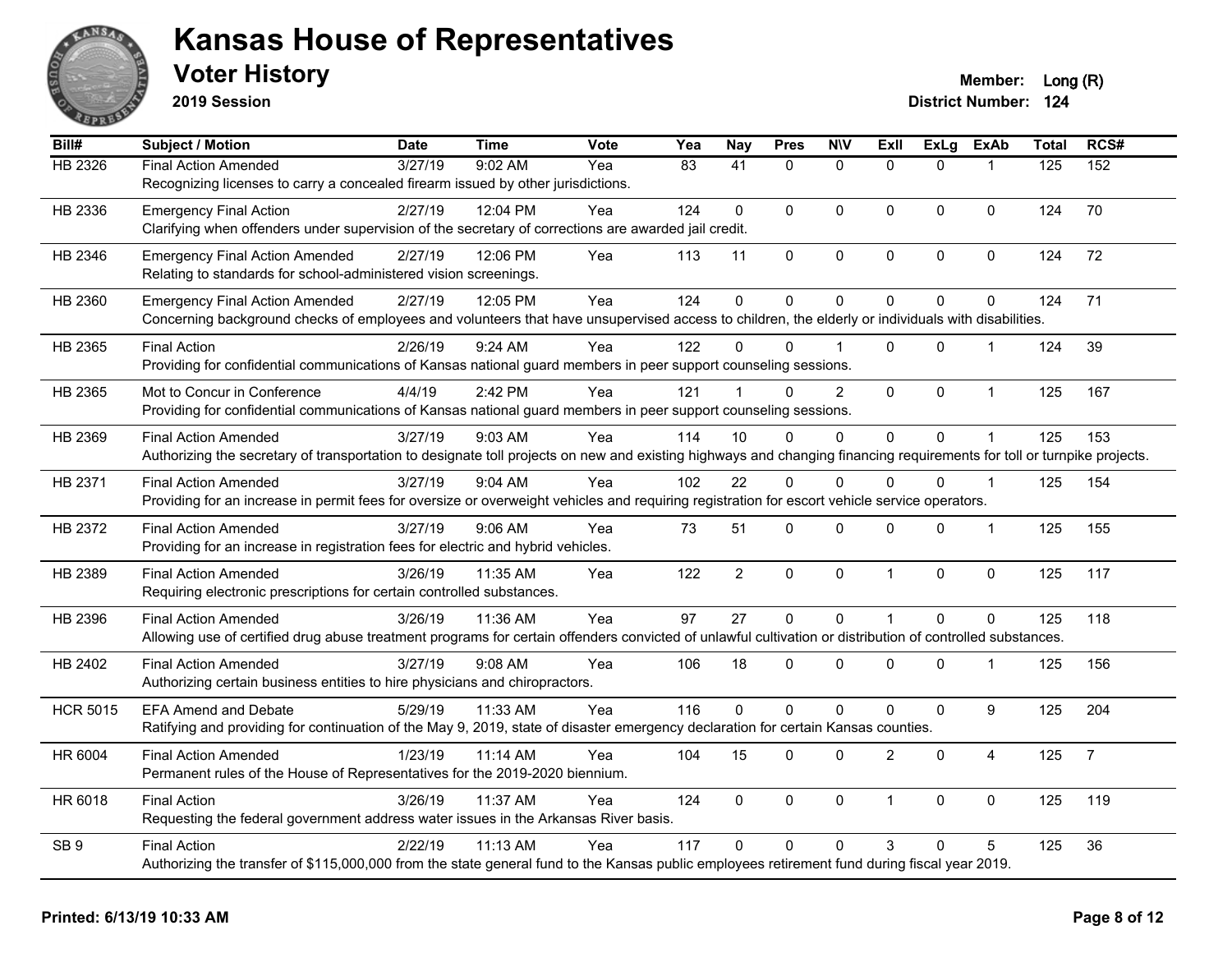

**2019 Session**

| Bill#        | <b>Subject / Motion</b>                                                                                                                                                                                                                                                                                                                                                                                                                                                                                                                                                                                                                                                                                                                                                                                                                                                                                                                                                                                                                                                                                                                                                                                                     | Date    | <b>Time</b> | Vote | Yea              | <b>Nay</b> | <b>Pres</b> | <b>NIV</b>   | ExII         | <b>ExLg</b>  | <b>ExAb</b>    | Total | RCS# |
|--------------|-----------------------------------------------------------------------------------------------------------------------------------------------------------------------------------------------------------------------------------------------------------------------------------------------------------------------------------------------------------------------------------------------------------------------------------------------------------------------------------------------------------------------------------------------------------------------------------------------------------------------------------------------------------------------------------------------------------------------------------------------------------------------------------------------------------------------------------------------------------------------------------------------------------------------------------------------------------------------------------------------------------------------------------------------------------------------------------------------------------------------------------------------------------------------------------------------------------------------------|---------|-------------|------|------------------|------------|-------------|--------------|--------------|--------------|----------------|-------|------|
| <b>SB 15</b> | <b>Final Action Amended</b>                                                                                                                                                                                                                                                                                                                                                                                                                                                                                                                                                                                                                                                                                                                                                                                                                                                                                                                                                                                                                                                                                                                                                                                                 | 3/26/19 | 11:39 AM    | Yea  | $\overline{124}$ | $\Omega$   | $\Omega$    | $\Omega$     |              | $\Omega$     | $\Omega$       | 125   | 120  |
|              | Amending the definition of "service-connected" in the Kansas police and firemen's retirement system.                                                                                                                                                                                                                                                                                                                                                                                                                                                                                                                                                                                                                                                                                                                                                                                                                                                                                                                                                                                                                                                                                                                        |         |             |      |                  |            |             |              |              |              |                |       |      |
| <b>SB 15</b> | Motion to adopt CCR                                                                                                                                                                                                                                                                                                                                                                                                                                                                                                                                                                                                                                                                                                                                                                                                                                                                                                                                                                                                                                                                                                                                                                                                         | 4/4/19  | 2:45 PM     | Yea  | 122              |            | 0           |              | $\mathbf{0}$ | $\Omega$     |                | 125   | 168  |
|              | Amending public health provisions relating to behavioral sciences regulatory board professional licensure, naturopathic doctor scope of practice and adult care home<br>licensure and receivership.                                                                                                                                                                                                                                                                                                                                                                                                                                                                                                                                                                                                                                                                                                                                                                                                                                                                                                                                                                                                                         |         |             |      |                  |            |             |              |              |              |                |       |      |
| <b>SB 16</b> | Final Action Sub Bill                                                                                                                                                                                                                                                                                                                                                                                                                                                                                                                                                                                                                                                                                                                                                                                                                                                                                                                                                                                                                                                                                                                                                                                                       | 3/26/19 | 11:57 AM    | Nay  | 63               | 61         | 0           | $\Omega$     |              | $\Omega$     | 0              | 125   | 121  |
|              | House Substitute for SB 16 by Committee on K-12 Education Budget - Making appropriations for the department of education for FY 2020 and FY 2021 in response to<br>litigation; increasing BASE aid for certain school years; and other amendments related to education.                                                                                                                                                                                                                                                                                                                                                                                                                                                                                                                                                                                                                                                                                                                                                                                                                                                                                                                                                     |         |             |      |                  |            |             |              |              |              |                |       |      |
| <b>SB 16</b> | Motion to adopt CCR                                                                                                                                                                                                                                                                                                                                                                                                                                                                                                                                                                                                                                                                                                                                                                                                                                                                                                                                                                                                                                                                                                                                                                                                         | 4/4/19  | 3:43 PM     | Yea  | 76               | 47         | 0           |              | $\mathbf 0$  | $\Omega$     | 1              | 125   | 170  |
|              | House Substitute for SB 16 by Committee on K-12 Education Budget - Making appropriations for the department of education for FY 2020 and FY 2021 in response to<br>litigation; increasing BASE aid for certain school years; and other amendments related to education.                                                                                                                                                                                                                                                                                                                                                                                                                                                                                                                                                                                                                                                                                                                                                                                                                                                                                                                                                     |         |             |      |                  |            |             |              |              |              |                |       |      |
| <b>SB 17</b> | <b>Final Action</b>                                                                                                                                                                                                                                                                                                                                                                                                                                                                                                                                                                                                                                                                                                                                                                                                                                                                                                                                                                                                                                                                                                                                                                                                         | 3/13/19 | 11:23 AM    | Yea  | 101              | 22         | 0           | 0            | $\mathbf 0$  | 0            | 1              | 124   | 85   |
|              | Requiring class M driver's licenses when operating a motorcycle registered under a temporary permit.                                                                                                                                                                                                                                                                                                                                                                                                                                                                                                                                                                                                                                                                                                                                                                                                                                                                                                                                                                                                                                                                                                                        |         |             |      |                  |            |             |              |              |              |                |       |      |
| <b>SB 18</b> | <b>Final Action Amended</b>                                                                                                                                                                                                                                                                                                                                                                                                                                                                                                                                                                                                                                                                                                                                                                                                                                                                                                                                                                                                                                                                                                                                                                                                 | 3/26/19 | 11:59 AM    | Yea  | 124              | $\Omega$   | 0           | $\mathbf 0$  | $\mathbf{1}$ | $\mathbf{0}$ | $\mathbf 0$    | 125   | 122  |
|              | Providing a process for the attorney general to enter into diversion agreements.                                                                                                                                                                                                                                                                                                                                                                                                                                                                                                                                                                                                                                                                                                                                                                                                                                                                                                                                                                                                                                                                                                                                            |         |             |      |                  |            |             |              |              |              |                |       |      |
| <b>SB 18</b> | Motion to adopt CCR<br>Providing a process for the attorney general to enter into diversion agreements; authorizing certain entities to access a criminal defendant's presentence investigation<br>report; amending the crime of counterfeiting currency; clarifying the definition of comparable offense under the Kansas criminal code, the timing of claiming error on<br>appeal, and the grounds for a motion to correct an illegal sentence; allowing use of certified drug abuse treatment programs for certain offenders convicted of unlawful<br>cultivation or distribution of controlled substances; amending available sanctions for violation of condition of postrelease supervision; increasing criminal penalties for<br>abuse of a child and involuntary manslaughter when the victim is under 6 years of age and making a presumption of unfitness against any parent convicted of either<br>crime; exempting certain victims from being considered an aggressor or participant as a mitigating factor when considering a departure sentence; requiring law<br>enforcement officers to provide information about timing of release from custody when an arrest is made following a domestic violence call. | 4/5/19  | 10:33 AM    | Yea  | 123              | $\Omega$   | 0           | 0            | $\Omega$     | 0            | $\overline{2}$ | 125   | 171  |
| <b>SB 20</b> | <b>Final Action Amended</b><br>Extending the judicial branch surcharge to fund the costs of non-judicial personnel.                                                                                                                                                                                                                                                                                                                                                                                                                                                                                                                                                                                                                                                                                                                                                                                                                                                                                                                                                                                                                                                                                                         | 3/26/19 | 12:00 PM    | Yea  | 118              | 6          | $\Omega$    | $\Omega$     |              | $\Omega$     | 0              | 125   | 123  |
| <b>SB 20</b> | Motion to adopt CCR                                                                                                                                                                                                                                                                                                                                                                                                                                                                                                                                                                                                                                                                                                                                                                                                                                                                                                                                                                                                                                                                                                                                                                                                         | 4/4/19  | 2:49 PM     | Yea  | 120              | 3          | 0           | 1            | $\mathbf 0$  | 0            | 1              | 125   | 169  |
|              | Extending the judicial branch surcharge to fund the costs of non-judicial personnel; extending recognition of tribal court judgments pursuant to supreme court rules.                                                                                                                                                                                                                                                                                                                                                                                                                                                                                                                                                                                                                                                                                                                                                                                                                                                                                                                                                                                                                                                       |         |             |      |                  |            |             |              |              |              |                |       |      |
| <b>SB 22</b> | <b>Final Action Amended</b>                                                                                                                                                                                                                                                                                                                                                                                                                                                                                                                                                                                                                                                                                                                                                                                                                                                                                                                                                                                                                                                                                                                                                                                                 | 3/8/19  | 8:46 AM     | Yea  | 76               | 43         | 0           | $\Omega$     | <sup>0</sup> |              |                | 124   | 79   |
|              | Kansas itemized deductions, election, providing for deferred foreign income, global intangible low-taxed income, business interest, capital contributions and FDIC<br>premiums income tax modifications; sales and compensating use tax, imposition of tax, nexus, remote sellers, marketplace facilitators, rate of tax on food and food<br>ingredients.                                                                                                                                                                                                                                                                                                                                                                                                                                                                                                                                                                                                                                                                                                                                                                                                                                                                   |         |             |      |                  |            |             |              |              |              |                |       |      |
| <b>SB 25</b> | Final Action Sub Bill                                                                                                                                                                                                                                                                                                                                                                                                                                                                                                                                                                                                                                                                                                                                                                                                                                                                                                                                                                                                                                                                                                                                                                                                       | 3/26/19 | 12:04 PM    | Yea  | 99               | 25         | $\Omega$    | $\mathbf{0}$ |              | $\Omega$     | $\Omega$       | 125   | 124  |
|              | House Substitute for SB 25 by Committee on Appropriations - Appropriations for FY 2019, FY 2020, FY 2021 and FY 2022 for various sate agencies.                                                                                                                                                                                                                                                                                                                                                                                                                                                                                                                                                                                                                                                                                                                                                                                                                                                                                                                                                                                                                                                                             |         |             |      |                  |            |             |              |              |              |                |       |      |
| <b>SB 25</b> | Motion to Adopt CCR                                                                                                                                                                                                                                                                                                                                                                                                                                                                                                                                                                                                                                                                                                                                                                                                                                                                                                                                                                                                                                                                                                                                                                                                         | 5/3/19  | 10:30 PM    | Nay  | 42               | 81         | 0           |              | $\Omega$     | 0            |                | 125   | 194  |
|              | House Substitute for SB 25 by Committee on Appropriations - Appropriations for FY 2019, FY 2020, FY 2021 and FY 2022 for various sate agencies.                                                                                                                                                                                                                                                                                                                                                                                                                                                                                                                                                                                                                                                                                                                                                                                                                                                                                                                                                                                                                                                                             |         |             |      |                  |            |             |              |              |              |                |       |      |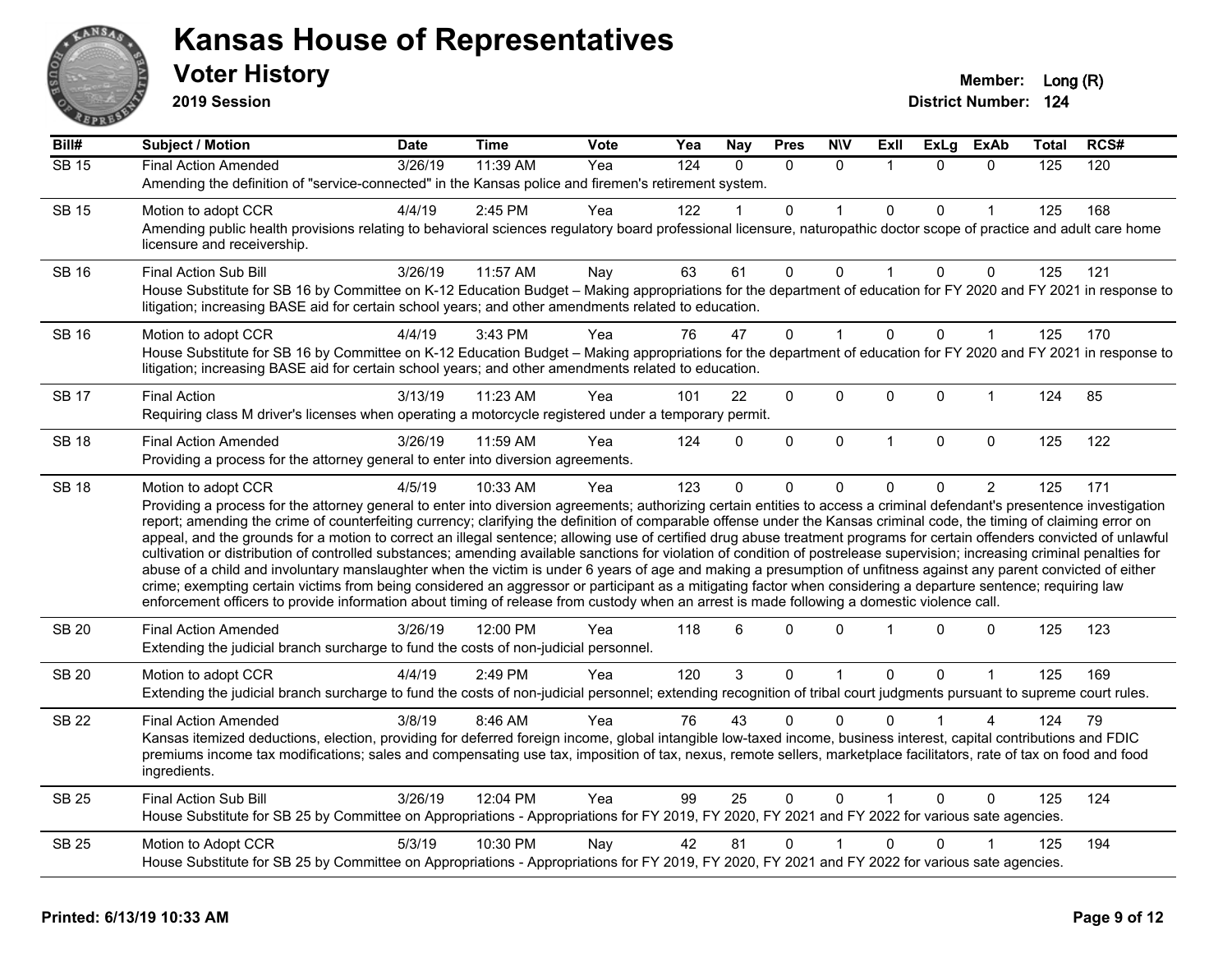

**2019 Session**

**Voter History Member:** Long (R)

| Bill#        | <b>Subject / Motion</b>                                                                                                                                                        | <b>Date</b> | <b>Time</b> | Vote | Yea | <b>Nay</b>   | <b>Pres</b> | <b>NIV</b>     | <b>Exll</b>          | <b>ExLg</b>  | <b>ExAb</b>    | <b>Total</b> | RCS# |
|--------------|--------------------------------------------------------------------------------------------------------------------------------------------------------------------------------|-------------|-------------|------|-----|--------------|-------------|----------------|----------------------|--------------|----------------|--------------|------|
| <b>SB 25</b> | Motion to adopt CCR                                                                                                                                                            | 5/4/19      | 8:50 PM     | Yea  | 79  | 45           | $\Omega$    | $\Omega$       | $\Omega$             | $\Omega$     |                | 125          | 195  |
|              | House Substitute for SB 25 by Committee on Appropriations - Appropriations for FY 2019, FY 2020, FY 2021 and FY 2022 for various sate agencies.                                |             |             |      |     |              |             |                |                      |              |                |              |      |
| <b>SB 25</b> | Consideration of Veto                                                                                                                                                          | 5/29/19     | 1:35 PM     | Yea  | 86  | 30           | 0           | $\Omega$       | $\Omega$             | $\Omega$     | 9              | 125          | 206  |
|              | House Substitute for SB 25 by Committee on Appropriations - Appropriations for FY 2019, FY 2020, FY 2021 and FY 2022 for various sate agencies.                                |             |             |      |     |              |             |                |                      |              |                |              |      |
| <b>SB 28</b> | <b>Final Action Amended</b>                                                                                                                                                    | 3/26/19     | 12:05 PM    | Yea  | 123 | 1            | $\Omega$    | $\mathbf{0}$   | $\blacktriangleleft$ | $\Omega$     | $\Omega$       | 125          | 125  |
|              | Updating the expiration date of risk-based capital instructions.                                                                                                               |             |             |      |     |              |             |                |                      |              |                |              |      |
| <b>SB 28</b> | Motion to adopt CCR                                                                                                                                                            | 5/5/19      | 12:16 AM    | Yea  | 87  | 36           | $\mathbf 0$ | $\overline{2}$ | $\mathbf{0}$         | $\mathbf{0}$ | 0              | 125          | 199  |
|              | Creating an affirmative defense to the crime of possession of a controlled substance for possession of certain medical treatments; amending podiatrist qualifications.         |             |             |      |     |              |             |                |                      |              |                |              |      |
|              |                                                                                                                                                                                |             |             |      |     |              |             |                |                      |              |                |              |      |
| SB 39        | <b>Final Action</b>                                                                                                                                                            | 3/13/19     | 11:24 AM    | Yea  | 122 | $\mathbf{1}$ | $\Omega$    | $\mathbf 0$    | $\Omega$             | 0            | $\mathbf 1$    | 124          | 86   |
|              | Compensation for warranty services under the vehicle dealers and manufacturers licensing act.                                                                                  |             |             |      |     |              |             |                |                      |              |                |              |      |
| <b>SB 40</b> | <b>Final Action</b>                                                                                                                                                            | 3/20/19     | 11:28 AM    | Yea  | 123 | 0            | $\Omega$    | $\mathbf 0$    | $\mathbf 0$          | 0            | $\overline{2}$ | 125          | 89   |
|              | Removing expired warning provision for approach of an emergency vehicle traffic violation.                                                                                     |             |             |      |     |              |             |                |                      |              |                |              |      |
| <b>SB41</b>  | <b>Final Action</b>                                                                                                                                                            | 3/20/19     | 11:36 AM    | Yea  | 109 | 14           | $\Omega$    | $\mathbf{0}$   | $\Omega$             | $\Omega$     | $\overline{2}$ | 125          | 90   |
|              | Clarifying that a violation of the statute requiring seat belt use is a traffic infraction.                                                                                    |             |             |      |     |              |             |                |                      |              |                |              |      |
| SB 53        | <b>Final Action Amended</b>                                                                                                                                                    | 3/26/19     | 12:07 PM    | Yea  | 88  | 36           | $\mathbf 0$ | $\mathbf 0$    | $\mathbf{1}$         | 0            | 0              | 125          | 126  |
|              | Designating the official red and white wine grapes of Kansas.                                                                                                                  |             |             |      |     |              |             |                |                      |              |                |              |      |
| <b>SB 53</b> | Motion to adopt CCR                                                                                                                                                            | 5/5/19      | 12:20 AM    | Yea  | 123 | $\mathbf 0$  | $\mathbf 0$ | $\overline{2}$ | $\mathbf 0$          | 0            | 0              | 125          | 200  |
|              | Updating certain emergency medical services-related statutes.                                                                                                                  |             |             |      |     |              |             |                |                      |              |                |              |      |
|              |                                                                                                                                                                                |             |             |      |     |              |             |                |                      |              |                |              |      |
| <b>SB 59</b> | <b>Final Action</b>                                                                                                                                                            | 3/20/19     | 11:38 AM    | Yea  | 115 | 8            | $\Omega$    | $\mathbf{0}$   | $\Omega$             | $\mathbf{0}$ | $\overline{2}$ | 125          | 91   |
|              | Eudora community library district act.                                                                                                                                         |             |             |      |     |              |             |                |                      |              |                |              |      |
| SB 60        | <b>Final Action</b>                                                                                                                                                            | 3/26/19     | 12:08 PM    | Yea  | 107 | 17           | $\mathbf 0$ | $\mathbf 0$    | $\mathbf{1}$         | 0            | $\mathbf 0$    | 125          | 127  |
|              | Amending Kansas real estate commission licensing provisions for brokers and sales persons.                                                                                     |             |             |      |     |              |             |                |                      |              |                |              |      |
| SB 63        | <b>Final Action Amended</b>                                                                                                                                                    | 3/26/19     | 12:09 PM    | Yea  | 124 | 0            | $\mathbf 0$ | $\pmb{0}$      | $\mathbf{1}$         | $\mathbf 0$  | $\pmb{0}$      | 125          | 128  |
|              | Allowing cities to authorize the use of transportation network company signs in vehicles.                                                                                      |             |             |      |     |              |             |                |                      |              |                |              |      |
| SB 63        | Motion to adopt CCR                                                                                                                                                            | 4/5/19      | 3:31 PM     | Yea  | 101 | 20           | $\mathbf 0$ | $\Omega$       | $\Omega$             | $\Omega$     | $\overline{A}$ | 125          | 184  |
|              | Allowing lighting devices in transportation network company vehicles; regulating the operation of electric-assisted scooters; allowing for the installation of certain light   |             |             |      |     |              |             |                |                      |              |                |              |      |
|              | screening material on windshields; allowing all-terrain and work-site utility vehicles to operate on a federal or state highway; requiring vehicles to stop for on-track train |             |             |      |     |              |             |                |                      |              |                |              |      |
|              | equipment                                                                                                                                                                      |             |             |      |     |              |             |                |                      |              |                |              |      |
| SB 66        | <b>Final Action Amended</b>                                                                                                                                                    | 3/26/19     | 12:10 PM    | Yea  | 123 | 1            | $\Omega$    | $\mathbf{0}$   | $\mathbf 1$          | $\Omega$     | $\Omega$       | 125          | 129  |
|              | Exempting certain domestic insurers from filing enterprise risk reports.                                                                                                       |             |             |      |     |              |             |                |                      |              |                |              |      |
| <b>SB 67</b> | <b>Final Action Amended</b>                                                                                                                                                    | 3/26/19     | 12:11 PM    | Yea  | 124 | 0            | 0           | $\pmb{0}$      | $\mathbf 1$          | 0            | 0              | 125          | 130  |
|              | Requiring notification to patients that the effects of a medication abortion may be reversible.                                                                                |             |             |      |     |              |             |                |                      |              |                |              |      |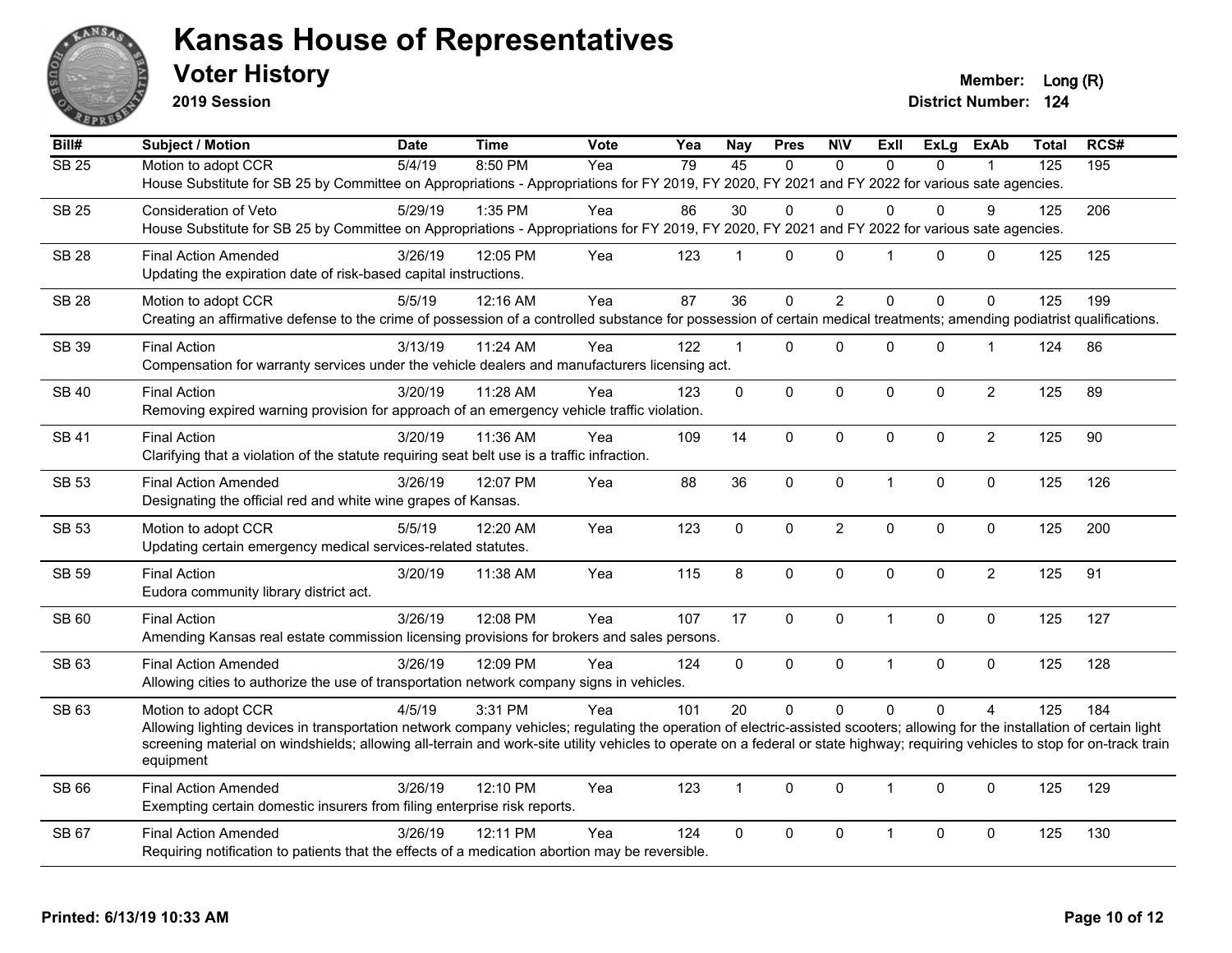

**2019 Session**

| Bill#        | <b>Subject / Motion</b>                                                                                                                                                   | <b>Date</b> | Time     | <b>Vote</b> | Yea | <b>Nay</b>     | <b>Pres</b>  | <b>NIV</b>   | <b>ExII</b>          | <b>ExLg</b>  | <b>ExAb</b>    | <b>Total</b>     | RCS# |
|--------------|---------------------------------------------------------------------------------------------------------------------------------------------------------------------------|-------------|----------|-------------|-----|----------------|--------------|--------------|----------------------|--------------|----------------|------------------|------|
| <b>SB 67</b> | Motion to adopt CCR                                                                                                                                                       | 4/5/19      | 5:24 PM  | Yea         | 85  | 35             | $\mathbf{0}$ | $\mathbf{0}$ | $\Omega$             | $\Omega$     | 5              | $\overline{125}$ | 188  |
|              | Requiring notification to patients that the effects of a medication abortion may be reversible.                                                                           |             |          |             |     |                |              |              |                      |              |                |                  |      |
| SB 67        | <b>Consideration of Veto</b>                                                                                                                                              | 5/1/19      | 1:02 PM  | Yea         | 82  | 43             | $\Omega$     | $\mathbf 0$  | $\Omega$             | $\Omega$     | 0              | 125              | 190  |
|              | Requiring notification to patients that the effects of a medication abortion may be reversible.                                                                           |             |          |             |     |                |              |              |                      |              |                |                  |      |
| <b>SB 68</b> | <b>Final Action</b>                                                                                                                                                       | 3/26/19     | 12:13 PM | Yea         | 112 | 12             | 0            | $\mathbf 0$  | 1                    | 0            | $\pmb{0}$      | 125              | 131  |
|              | Prohibiting cities from requiring a valid contract franchise ordinance for the provision of wireless telecommunications services.                                         |             |          |             |     |                |              |              |                      |              |                |                  |      |
| SB 69        | <b>Final Action Amended</b>                                                                                                                                               | 3/26/19     | 12:15 PM | Yea         | 117 |                | $\Omega$     | $\mathbf{0}$ | 1                    | $\Omega$     | 0              | 125              | 132  |
|              | Substitute for SB 69 by Committee on Utilities - Requiring an electric rate study of certain electric utilities.                                                          |             |          |             |     |                |              |              |                      |              |                |                  |      |
| <b>SB70</b>  |                                                                                                                                                                           | 3/27/19     | 9:09 AM  | Yea         | 119 | 5              | $\Omega$     | $\mathbf 0$  | 0                    |              | $\mathbf{1}$   | 125              | 157  |
|              | <b>Final Action Amended</b><br>Allowing for temporary permits for the selling and serving of alcoholic liquor.                                                            |             |          |             |     |                |              |              |                      | 0            |                |                  |      |
|              |                                                                                                                                                                           |             |          |             |     |                |              |              |                      |              |                |                  |      |
| <b>SB70</b>  | Motion to adopt CCR                                                                                                                                                       | 4/5/19      | 11:02 AM | Yea         | 119 | $\overline{4}$ | $\mathbf 0$  | $\mathbf{0}$ | $\Omega$             | $\Omega$     | $\overline{2}$ | 125              | 173  |
|              | Alcoholic liquor amendments relating to temporary permits, delivery of alcoholic liquors to consumers, common consumption areas and producer permits.                     |             |          |             |     |                |              |              |                      |              |                |                  |      |
| <b>SB71</b>  | <b>Final Action</b>                                                                                                                                                       | 3/26/19     | 12:16 PM | Yea         | 123 |                | $\Omega$     | $\Omega$     | $\blacktriangleleft$ | $\Omega$     | $\Omega$       | 125              | 133  |
|              | Eliminating the expiration of the postsecondary technical education authority and requiring a report to the legislature.                                                  |             |          |             |     |                |              |              |                      |              |                |                  |      |
| <b>SB77</b>  | <b>Final Action Amended</b>                                                                                                                                               | 3/26/19     | 12:17 PM | Yea         | 124 | $\Omega$       | $\Omega$     | $\mathbf{0}$ |                      | $\Omega$     | $\mathbf 0$    | 125              | 134  |
|              | Requiring the department for children and families to offer services to children with problem sexual behavior and to such child's family.                                 |             |          |             |     |                |              |              |                      |              |                |                  |      |
| <b>SB78</b>  | <b>Final Action Amended</b>                                                                                                                                               | 3/26/19     | 12:18 PM | Yea         | 123 |                | $\Omega$     | $\Omega$     |                      | $\Omega$     | $\Omega$       | 125              | 135  |
|              | Regulating assignment of rights or benefits to a residential contractor under a property and casualty insurance policy insuring residential real estate.                  |             |          |             |     |                |              |              |                      |              |                |                  |      |
| <b>SB78</b>  | Motion to Adopt CCR                                                                                                                                                       | 4/5/19      | 10:50 AM | Yea         | 100 | 23             | $\Omega$     | $\Omega$     | 0                    | $\mathbf{0}$ | $\overline{2}$ | 125              | 172  |
|              | Regulating assignment of rights or benefits to a residential contractor under a property and casualty insurance policy insuring residential real estate; enacting housing |             |          |             |     |                |              |              |                      |              |                |                  |      |
|              | protections for victims of domestic violence, sexual assault, human trafficking or stalking.                                                                              |             |          |             |     |                |              |              |                      |              |                |                  |      |
| SB 82        | <b>Final Action</b>                                                                                                                                                       | 3/26/19     | 12:19 PM | Yea         | 124 | $\mathbf 0$    | $\mathbf 0$  | $\pmb{0}$    | $\mathbf{1}$         | $\mathbf 0$  | $\pmb{0}$      | 125              | 136  |
|              | Updating the state banking code.                                                                                                                                          |             |          |             |     |                |              |              |                      |              |                |                  |      |
| SB 90        | <b>Final Action</b>                                                                                                                                                       | 3/26/19     | 12:20 PM | Yea         | 122 | $\overline{2}$ | $\mathbf{0}$ | $\Omega$     | $\overline{1}$       | $\Omega$     | $\Omega$       | 125              | 137  |
|              | Extending the tax credit under the center for entrepreneurship act to financial institutions and increasing the annual tax credit limit for all contributors.             |             |          |             |     |                |              |              |                      |              |                |                  |      |
| SB 94        | <b>Final Action</b>                                                                                                                                                       | 3/26/19     | 12:22 PM | Yea         | 120 | 4              | $\Omega$     | $\mathbf 0$  | 1                    | 0            | $\mathbf 0$    | 125              | 138  |
|              | Establishing a minimum course duration for motor vehicle accident prevention courses.                                                                                     |             |          |             |     |                |              |              |                      |              |                |                  |      |
| SB 97        | <b>Final Action</b>                                                                                                                                                       | 3/26/19     | 12:23 PM | Yea         | 124 | $\Omega$       | $\Omega$     | $\mathbf{0}$ | $\mathbf{1}$         | $\Omega$     | $\Omega$       | 125              | 139  |
|              | Division of vehicles registering fleet vehicles.                                                                                                                          |             |          |             |     |                |              |              |                      |              |                |                  |      |
|              |                                                                                                                                                                           |             |          |             |     |                |              |              |                      |              |                |                  |      |
| SB 105       | <b>Final Action</b>                                                                                                                                                       | 3/25/19     | 10:33 AM | Yea         | 124 | $\Omega$       | $\Omega$     | $\mathbf{0}$ | $\mathbf 1$          | $\Omega$     | $\Omega$       | 125              | 103  |
|              | Elections; cities; date for taking office.                                                                                                                                |             |          |             |     |                |              |              |                      |              |                |                  |      |